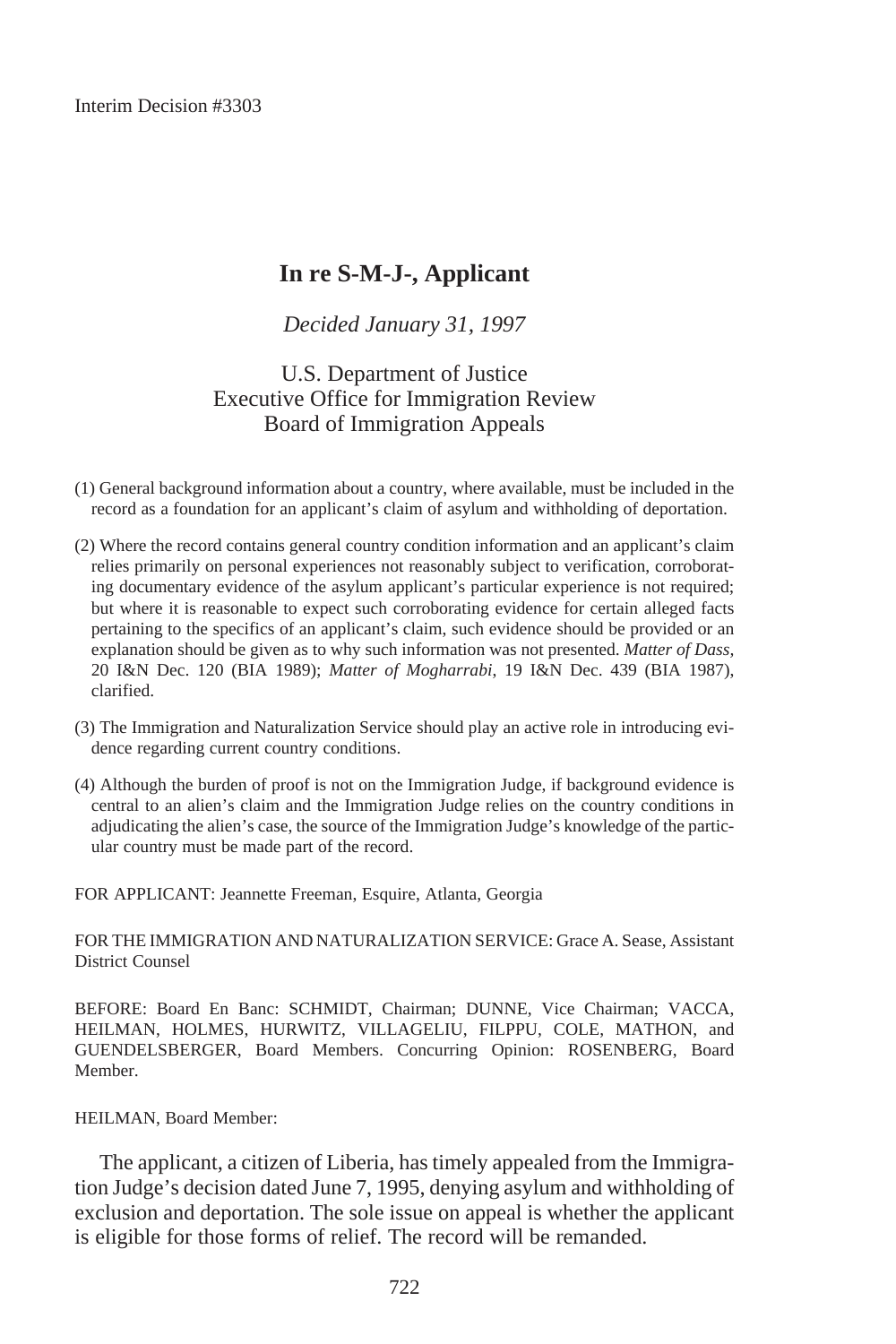## I. FACTS

According to the applicant's affidavit attached to her Request for Asylum in the United States (Form I-589), in 1989, when the Liberian Government was overthrown, the applicant was living in Zaire. She had been living there since 1987 with her uncle, who had been appointed the Liberian ambassador to Zaire. She remained in Zaire until 1991, when she was evacuated to the United States through the assistance of the American Embassy in Zaire, and she was granted parole until March 29, 1992.

The applicant indicated that in 1990, while living in Zaire, she saw on television on the Cable News Network that the area where she used to live in Liberia, including her father's house, had been burned down. She indicated that her father's house had been singled out and burned. She said that her father was the governor of the Vai tribe in Liberia and stated, "I'm scared if I go back to Liberia I might be affected too." She indicated that although the Vai tribe, of which she is a member, has not had any trouble with the Liberian Government, she feared that members of other tribes might seek to harm her because of her father's position. The applicant has not spoken to either of her parents since 1989 and does not know their whereabouts. The applicant also testified that "Prince Anderson" is her brother-in-law and that she fears repercussions as a result of her relationship to him.

Before we turn to the review of the applicant's case, we set out the analysis which we apply in determining whether an asylum applicant has met his or her burden of proof.

### II. EVIDENTIARY REQUIREMENTS

Although we recognize that the burden of proof in asylum and withholding of deportation cases is on the applicant, we do have certain obligations under international law to extend refuge to those who qualify for such relief. *See* United Nations Convention Relating to the Status of Refugees, July 28, 1951, 189 U.N.T.S. 150. Congress incorporated the international obligation into domestic United States law when it enacted the withholding of deportation provision of the Refugee Act of 1980, Pub. L. No. 96-212, 94 Stat. 102, prohibiting the refoulement of refugees. Going beyond the nonrefoulement provision, Congress also established asylum as a discretionary form of relief for those who could meet a lesser standard of proof. *See* section 208 of the Immigration and Nationality Act, 8 U.S.C. § 1158 (1994). Because this Board, the Immigration Judges, and the Immigration and Naturalization Service are all bound to uphold this law, we all bear the responsibility of ensuring that refugee protection is provided where such protection is warranted by the circumstances of an asylum applicant's claim. Further, in light of the bifurcated process experienced by many asylum applicants, whereby applicants begin with a nonadversarial approach at a Service Asylum Office and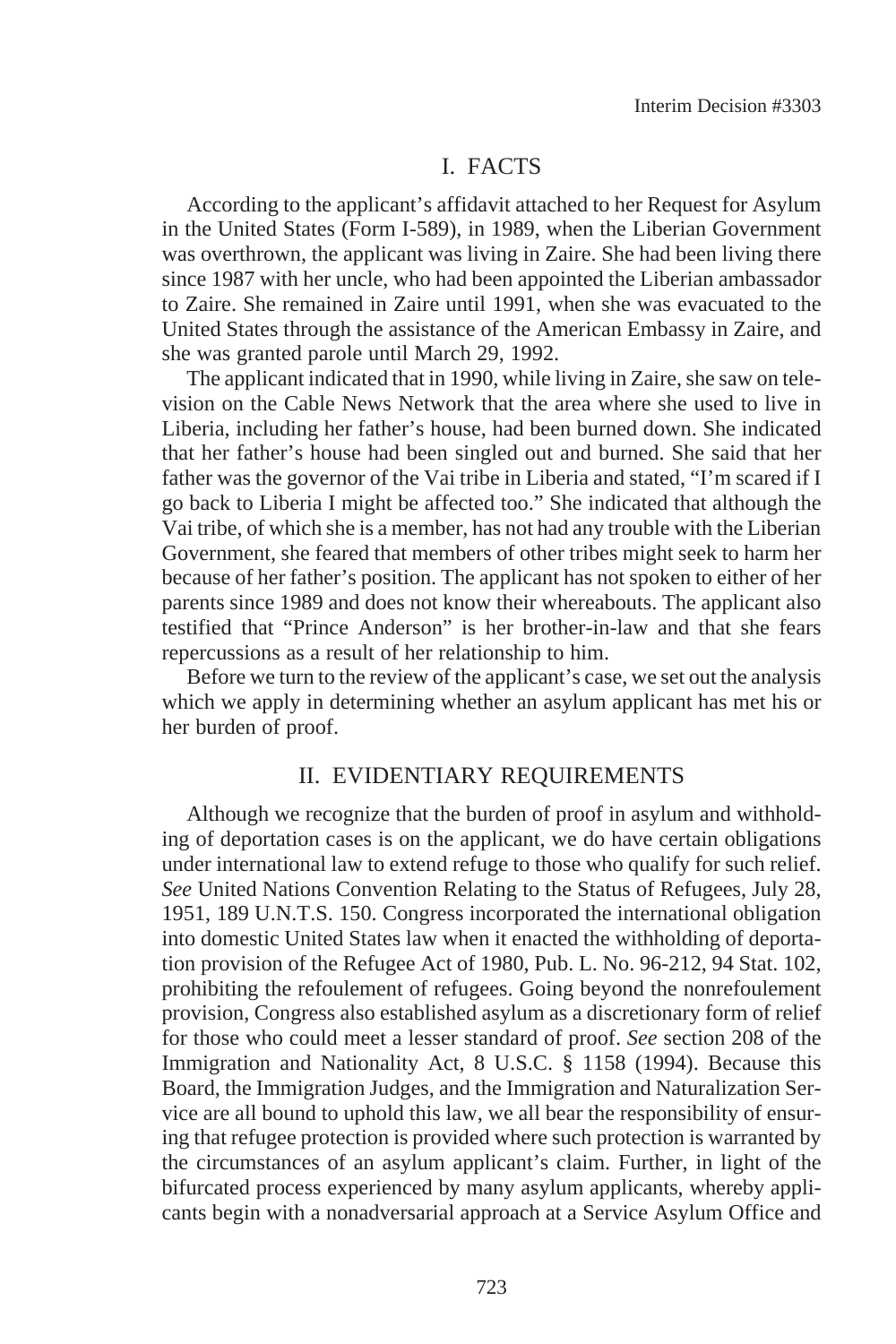move to a more "adversarial" proceeding before an Immigration Judge, a cooperative approach in Immigration Court is particularly appropriate.

## A. The Role of the Alien

## 1. Evidence of General Country Conditions

The burden of proof is on an applicant to establish her asylum claim. 8 C.F.R. § 208.13(a) (1996). We held in *Matter of Dass*, 20 I&N Dec. 120 (BIA 1989), that an alien's own testimony may in some cases be the only evidence available, and it can suffice where the testimony is believable, consistent, and sufficiently detailed to provide a plausible and coherent account of the basis of the alien's alleged fear. *See also Matter of Mogharrabi*, 19 I&N Dec. 439, 446 (BIA 1987). Similarly, the regulations indicate that "[t]he testimony of the applicant, if credible in light of general conditions in the applicant's country of nationality or last habitual residence, may be sufficient to sustain the burden of proof without corroboration." 8 C.F.R. § 208.13(a). Implicit in these statements is an assumption that the adjudicator will have some background information against which to measure an applicant's claim. In order to determine if an alien's claim is "credible in light of general conditions in the applicant's country," 8 C.F.R. § 208.13(a), or "plausible," *Matter of Dass, supra*, at 124, 125, an adjudicator must understand the general country conditions. Therefore, general background information about a country, where available, must be included in the record as a foundation for the applicant's claim. This point bears emphasis because many applicants, such as the applicant here, seek to rely solely on their testimony without either offering any background information or explaining its absence.

Because the burden of proof is on the alien, an applicant should provide supporting evidence, both of general country conditions and of the specific facts sought to be relied on by the applicant, where such evidence is available. *Matter of Dass, supra*, at 124. If such evidence is unavailable, the applicant must explain its unavailability, and the Immigration Judge must ensure that the applicant's explanation is included in the record. Moreover, general country condition information may be necessary to support an applicant's testimony where the alien's claim is based on allegations which may be independently verified. "[W]hen the basis of an asylum claim becomes less focused on specific events involving the respondent personally and instead is more directed to broad allegations regarding general conditions in the respondent's country of origin, corroborative background evidence that establishes a plausible context for the persecution claim (or an explanation for the absence of such evidence) may well be essential." *Matter of Dass, supra,* at 125. As we indicated in *Dass*, this position is consistent with the Office of the United Nations High Commissioner for Refugees, *Handbook on Procedures and Criteria for Determining Refugee Status under the 1951 Convention and the 1967 Protocol Relating to the Status of Refugees* para.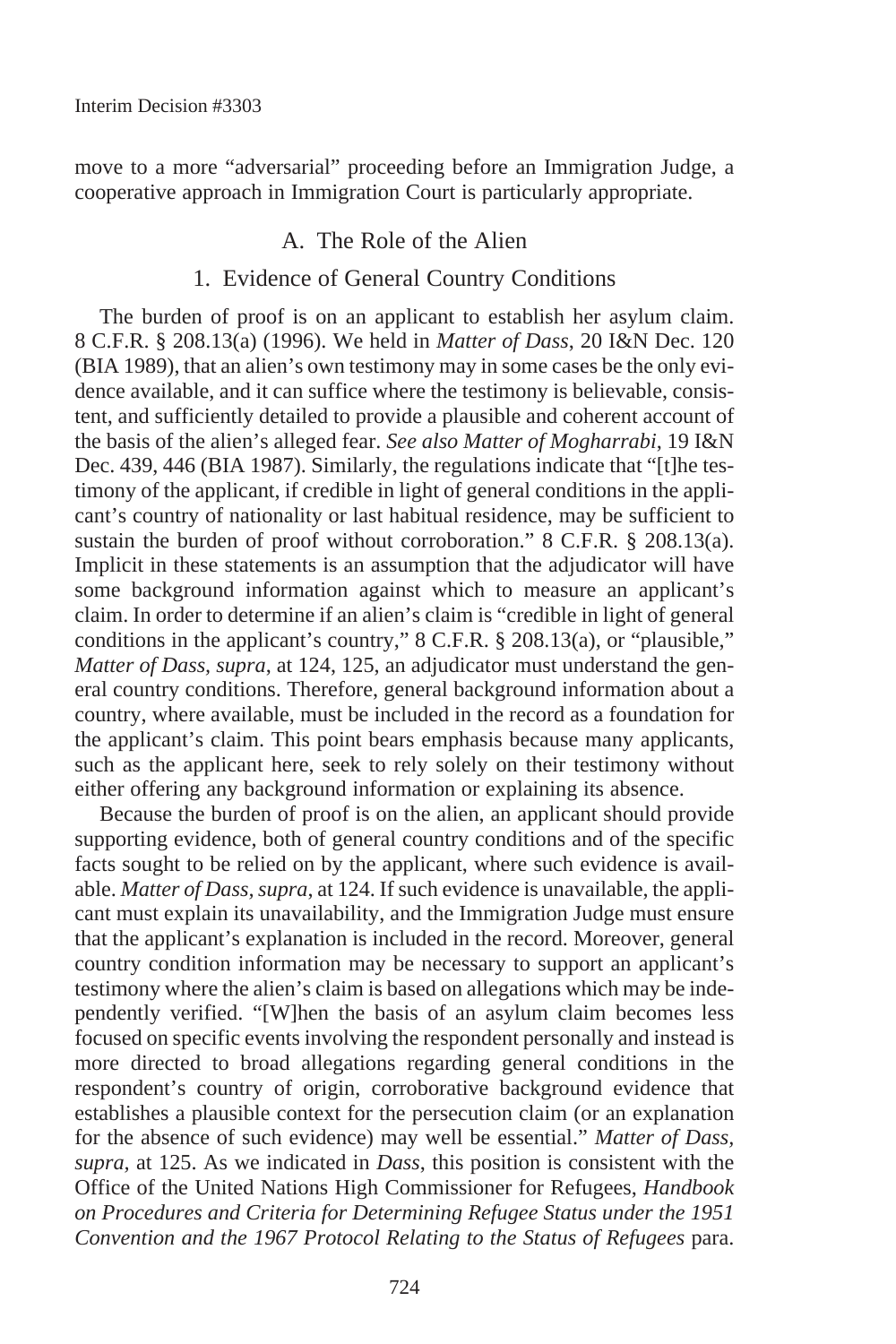42, at 12 (Geneva, 1992) ("*Handbook*"), which notes that an "applicant's statements cannot, however, be considered in the abstract, and must be viewed in the context of the relevant background situation." The *Handbook* summarizes the role of the asylum applicant, stating that he or she should do the following:

(i) Tell the truth and assist the examiner to the full in establishing the facts of his case.

(ii) Make an effort to support his statements by any available evidence and give a satisfactory explanation for any lack of evidence. If necessary he must make an effort to procure necessary evidence.

(iii) Supply all pertinent information concerning himself and his past experience in as much detail as is necessary to enable the examiner to establish the relevant facts. He should be asked to give a coherent explanation of all the reasons invoked in support of his application for refugee status and he should answer any questions put to him.

*Id.* para. 205(a)(i)-(iii), at 48-49.

The *Handbook* recognizes that:

[a]fter the applicant has made a genuine effort to substantiate his story there may still be a lack of evidence for some of his statements . . . . [I]t is hardly possible for a refugee to "prove" every part of his case . . . . It is therefore frequently necessary to give the applicant the benefit of the doubt.

*Id*. para. 203, at 48. The *Handbook* recommends, however, that the benefit of the doubt only be given "when all available evidence has been obtained and checked and when the examiner is satisfied as to the applicant's general credibility. The applicant's statements must be coherent and plausible, and must not run counter to generally known facts." *Id*. para. 204, at 48.

2. Evidence to Support the Alien's Particular Claim

Where the record contains general country condition information, and an applicant's claim relies primarily on personal experiences not reasonably subject to verification, corroborating documentary evidence of the asylum applicant's particular experience is not required. Unreasonable demands are not placed on an asylum applicant to present evidence to corroborate particular experiences (e.g., corroboration from the persecutor). However, where it is reasonable to expect corroborating evidence for certain alleged facts pertaining to the specifics of an applicant's claim, such evidence should be provided. That is, an asylum applicant should provide documentary support for material facts which are central to his or her claim and easily subject to verification, such as evidence of his or her place of birth, media accounts of large demonstrations, evidence of a publicly held office, or documentation of medical treatment. If the applicant does not provide such information, an explanation should be given as to why such information was not presented. For example, if an applicant claims persecution based on her activities as vice-president of a union for 2 years, she should provide some corroborating evidence indicating that she held the office of vice-president or an explanation of why she did not provide such corroborating evidence. The absence of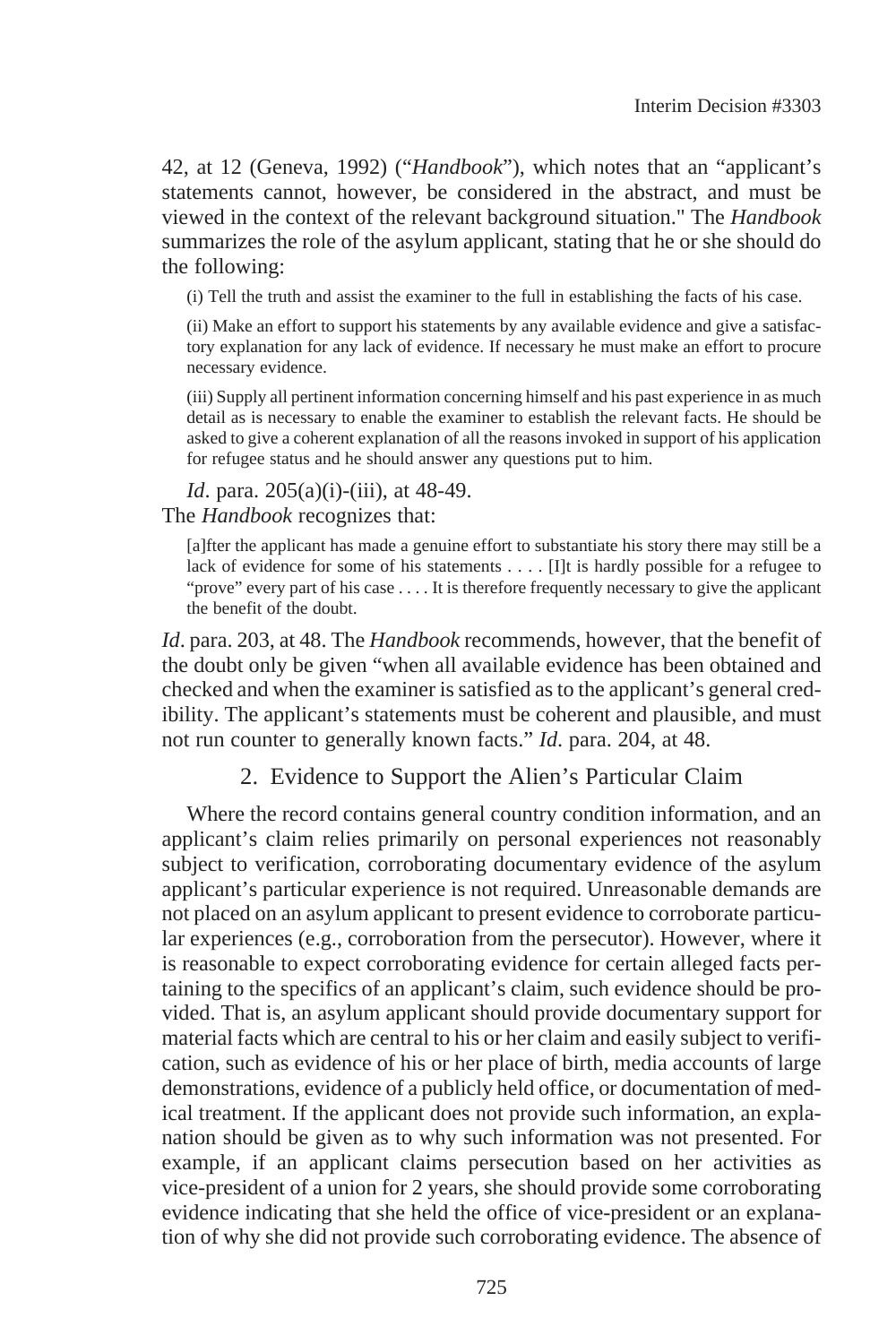such corroborating evidence can lead to a finding that an applicant has failed to meet her burden of proof.

We point this out to clarify *Matter of Mogharrabi, supra*, in which we first stated that an "alien's own testimony . . . can suffice where the testimony is believable, consistent, and sufficiently detailed to provide a plausible and coherent account of the basis for his fear." *Id*. at 445. We further stated in *Matter of Mogharrabi:*

Where the country at issue in an asylum case has a history of persecuting people in circumstances similar to the asylum applicant's, careful consideration should be given to that fact in assessing the applicant's claims. A well-founded fear, in other words, can be based on what has happened to others who are similarly situated. The situation of each person, however, must be assessed on its own merits.<sup>1</sup>

#### *Id*. at 446.

Consequently, we also expect general corroborating evidence, from a reliable source, of persecution of persons in circumstances similar to an applicant where such information is reasonably available. In the example of the union vice-president, for example, we would expect general information that union members in her country faced persecution. However, specific documentary corroboration of an applicant's particular experiences is not required unless the supporting documentation is of the type that would normally be created or available in the particular country and is accessible to the alien, such as through friends, relatives, or co-workers.

Although the burden of proof in establishing a claim is on the applicant, the Service and the Immigration Judge both have a role in introducing evidence into the record

### B. The Role of the Service

The Service, of course, should also play a significant role at the asylum hearing. The trial attorney may call witnesses and should present evidence to support any argument it makes regarding the applicant's eligibility for asylum or withholding of deportation. *See* 8 C.F.R. §§ 236.3(c)(4),  $242.17(c)(4)(iv)$  (1996). Such evidence should be used to examine an applicant regarding his or her claim. The more background information the Service has about the applicant's country, the more thorough and intelligent the examination will be.

If the Service opposes a grant of asylum, independent evidence to support its opposition often is critical. Such an approach would not only be effective at the hearing; it would also enable the Board to better evaluate an asylum

<sup>&</sup>lt;sup>1</sup> We note that this standard contemplates the introduction of evidence regarding similarly situated persons to support an *individual* claim of persecution. This situation is distinct from the use of evidence of the persecution of similarly situated persons to establish a well-founded fear of persecution *where there is no claim of individualized persecution*, i.e., in a pattern or practice claim. *See* 8 C.F.R. § 208.13(b)(2)(i).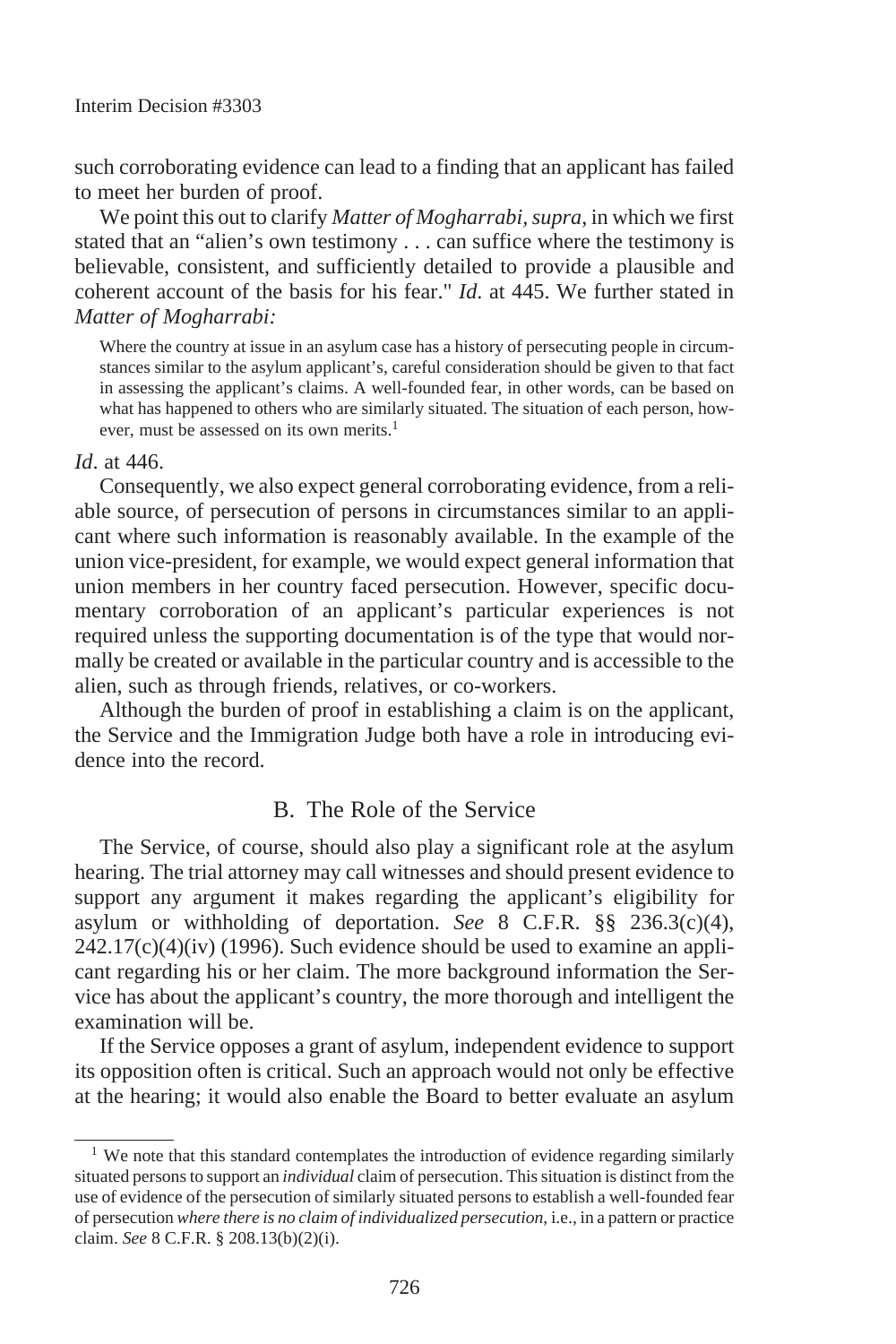applicant's claim from the record developed at the hearing. For example, if we find on appeal that an asylum applicant has met her burden of proof and is otherwise eligible for asylum and the Service had failed to provide any evidence to counter her claim, we would find no basis for denying the asylum application.

Moreover, as we noted above, the Service has an obligation to uphold international refugee law, including the United States' obligation to extend refuge where such refuge is warranted. That is, immigration enforcement obligations do not consist only of initiating and conducting prompt proceedings that lead to removals at any cost. Rather, as has been said, the government wins when justice is done. In that regard, the handbook for trial attorneys states that "[t]he respondent should be aided in obtaining any procedural rights or benefits required by the statute, regulation and controlling court decision, of the requirements of fairness." Handbook for Trial Attorneys § 1.3 (1964). *See generally Freeport-McMoRan Oil & Gas Co. v. FERC*, 962 F.2d 45, 48 (D.C. Cir. 1992)(finding astonishing that counsel for a federal administrative agency denied that the A.B.A. Code of Professional Responsibility holds government lawyers to a higher standard and has obligations that "might sometimes trump the desire to pound an opponent into submission"); *Reid v. INS*, 949 F.2d 287 (9th Cir. 1991)(noting that government counsel has an interest only in the law being observed, not in victory or defeat).

As a general matter, therefore, we expect the Service to introduce into evidence current country reports, advisory opinions, or other information readily available from the Resource Information Center.

## C. The Role of the Immigration Judge

Thus far, we have emphasized the need for the parties to introduce supporting documents into the record. We note, however, that even after the parties have had an opportunity to introduce supporting documents into the record, the Immigration Judge may be left with an inadequate record. Although the burden of proof is not on the Immigration Judge, if background information is central to an alien's claim, and the Immigration Judge relies on the country conditions in adjudicating the alien's case, the source of the Immigration Judge's knowledge of the particular country must be made part of the record. The Act states that in deportation and exclusion proceedings, an Immigration Judge "*shall* administer oaths, *present and receive evidence*, interrogate, examine, and cross-examine the alien or witnesses." Section 242(b) of the Act, 8 U.S.C. § 1252(b)(1994) (emphasis added); *see also* section 236 of the Act, 8 U.S.C. § 1226 (1994). Thus, the statute specifically recognizes that the presentation of evidence is a proper function of an Immigration Judge.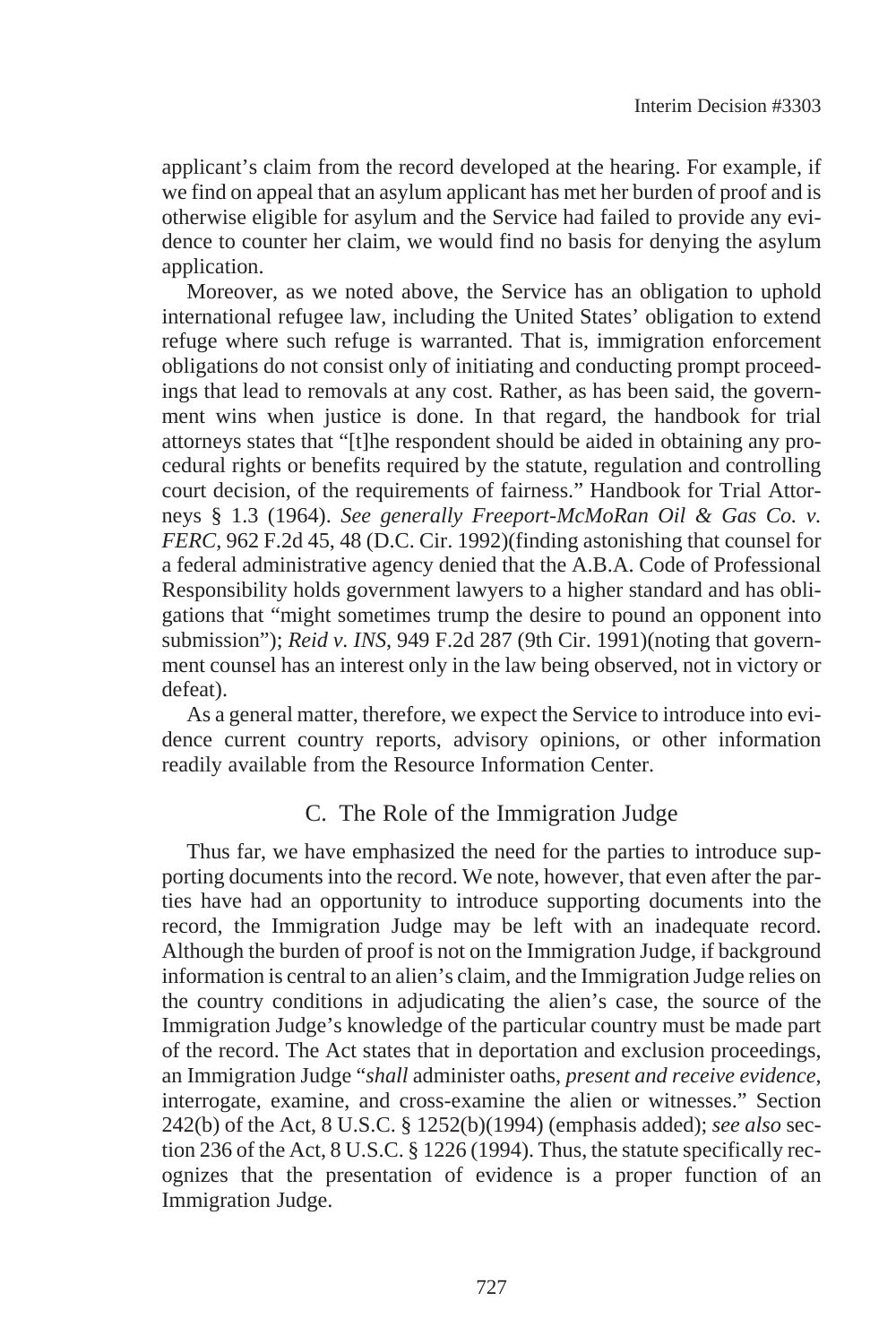The regulations also require that an Immigration Judge seek evidence in cases where the Immigration Judge receives an application for asylum that has not been referred by an asylum officer. The Immigration Court "shall forward a copy to the Department of State pursuant to § 208.11." 8 C.F.R. §§ 236.3(b), 242.17(c)(3). "At its option, the Department of State may provide detailed country conditions information addressing the specific conditions relevant to eligibility for refugee status  $\ldots$  " 8 C.F.R. § 208.11(a) (1996).

Moreover, in order to fully explain the reasons for the decision, the Immigration Judge should consider background evidence. A decision rendered by the Immigration Judge in deportation proceedings "shall also contain a discussion of the evidence pertinent to any application made by the respondent [for asylum or withholding of deportation] and the reasons for granting or denying the request." 8 C.F.R. § 242.18(a) (1996). An adverse decision in an asylum case "will state why asylum or withholding of deportation was denied." 8 C.F.R. §§ 236.3(d), 242.17(c)(5). Further, "[a]ny such information relied upon by an immigration judge in deciding a claim for asylum or withholding of deportation shall be made part of the record . . . . " 8 C.F.R. § 208.11(a). We recognize that over time, Immigration Judges will accumulate significant knowledge from their experience involving the conditions in numerous countries. However, any evidence relied upon by the Immigration Judge must be included in the record so that the Board can meaningfully review any challenge to the Immigration Judge's decision on appeal.2

Background evidence often is particularly important to an Immigration Judge's credibility determination. As previously noted, an adjudicator must have general background information about a country in order to determine if an asylum applicant's testimony is "credible in light of general conditions in the applicant's country," 8 C.F.R. § 208.13(a), or "plausible," *Matter of Dass, supra*, at 124, 125. In other words, in the ordinary case, credibility determinations must not be made in a vacuum.

Thus, in considering a persecution claim, an adjudicator must consider the testimony against the background information. Cases have arisen, however, where an Immigration Judge first considers testimony as a discrete portion of the record and, at that point, makes a "credibility" determination. After that is done, the Immigration Judge considers the background information and separately weighs that evidence. In such circumstances, it has not been unusual for an Immigration Judge to determine that testimony is "credible" in the same decision with a subsequent discussion of the background information

<sup>&</sup>lt;sup>2</sup> The Board, of course, has the authority to take administrative notice under certain circumstances. *See, e.g., Kaczmarczyk v. INS*, 933 F.2d 588, 593-94 (7th Cir.), *cert. denied*, 502 U.S. 981 (1991); *de la Llana-Castellon v. INS*, 16 F.3d 1093, 1096 (10th Cir. 1994). Nevertheless, the Board is not required to independently take administrative notice of relevant country conditions, particularly where the alien does not provide any such evidence. *Fisher v. INS,* 79 F.3d 955 (9th Cir. 1996); *Liu v. Waters*, 55 F.3d 421, 427 (9th Cir. 1995).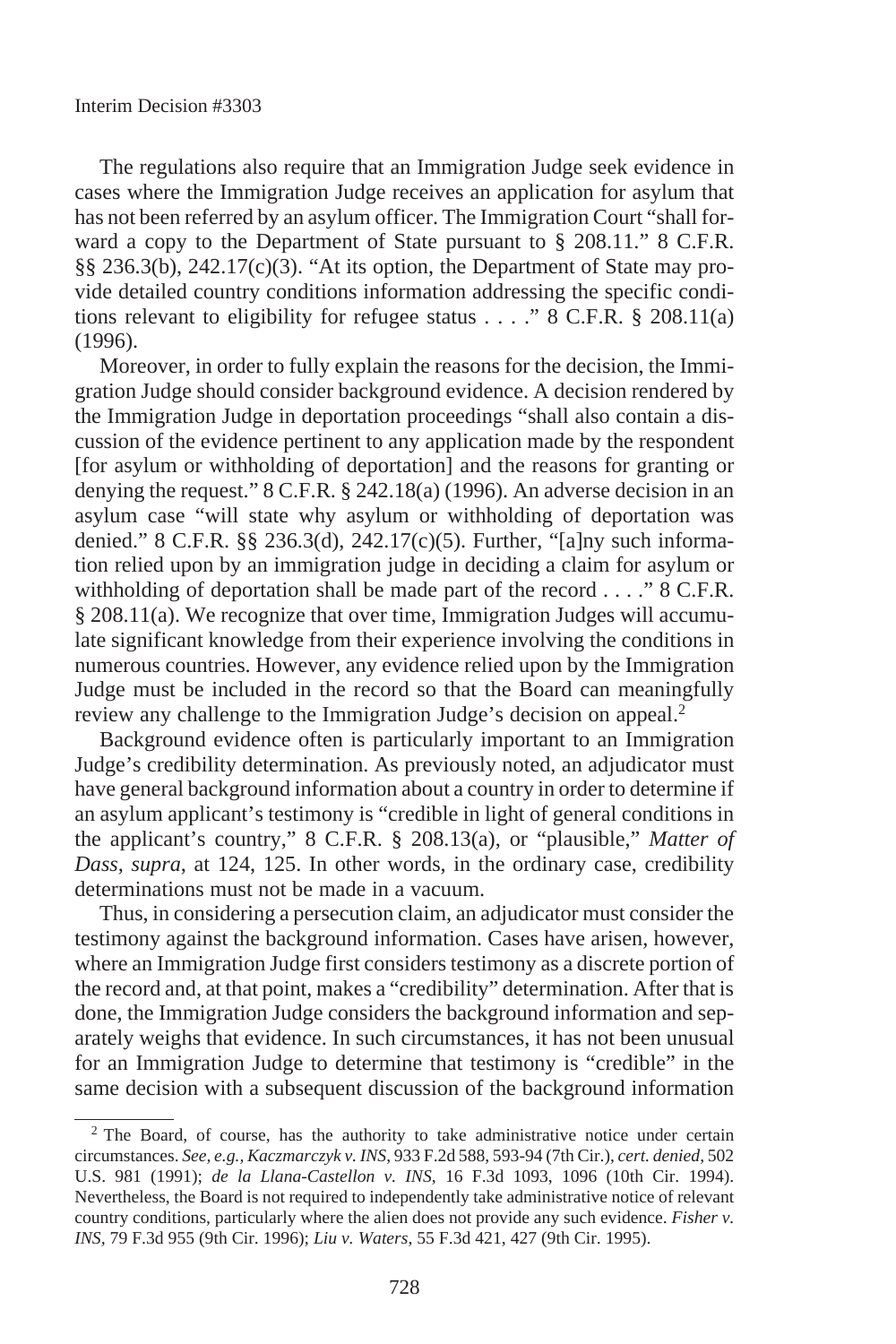containing findings that are in conflict with the testimony. Adverse credibility determinations are appropriately based on inconsistent statements, contradictory evidence, and inherently improbable testimony; and where these circumstances exist in view of the background evidence on country conditions, it is appropriate for an Immigration Judge to make an adverse credibility determination on such a basis. *See generally Artiga-Turcios v. INS*, 829 F.2d 720, 723 (9th Cir. 1987); *Damaize-Job v. INS*, 787 F.2d 1332, 1338 (9th Cir. 1986) (regarding discrediting factors); *Matter of B-*, 21 I&N Dec. 66 (BIA 1995). Testimony is not a discrete, self-contained unit of evidence examined and weighed without context; it is part of the body of evidence which is intertwined and considered in its totality. Although we recognize that an Immigration Judge can make an adverse credibility determination independent of country condition information, e.g., based on inconsistent statements, we find that general country condition information is essential for an Immigration Judge's evaluation of an applicant's credibility. Immigration Judges, therefore, should place general country condition information into evidence.

We note, however, that there may be instances in which an Immigration Judge finds an applicant to be credible, but finds that she has failed to meet her burden of proof. For example, it may be that an applicant's testimony is plausible in light of general country condition information, but that it is overly general. In such a case, we would find that the applicant had failed to meet the required burden of proof, but an adverse credibility determination would not be appropriate.

Although not binding on Immigration Judges, various guidelines for asylum adjudicators recommend the introduction of evidence by the adjudicator. For example, the *Handbook* states: "[W]hile the burden of proof in principle rests on the applicant, the duty to ascertain and evaluate all the relevant facts is shared between the applicant and the examiner." *Handbook, supra,* para. 196, at 47. The role of the asylum adjudicator is to "[e]nsure that the applicant presents his case as fully as possible and with all available evidence." *Id*. para. 205(b)(i), at 49.

Similarly, the *Basic Law Manual*, prepared by the Asylum Division and Office of the General Counsel of the Service for its asylum officers, recognizes the need for an asylum adjudicator to acquire information on the general country conditions. U.S. Dept. of Justice, INS, *The Basic Law Manual, U.S. Law and INS Refugee/Asylum Adjudications* (1994). It states that "[t]he asylum officer should be fully familiar with the reports and country profiles developed by the INS Resource Information Center, with the Department of State's Country Reports of Human Rights Practices for the country being considered and with reports from Amnesty International and other reputable organizations, including academic institutions." *Id*. at 100.

Therefore, in adjudicating an application for asylum, the Immigration Judge ordinarily should state for the record how the testimony or other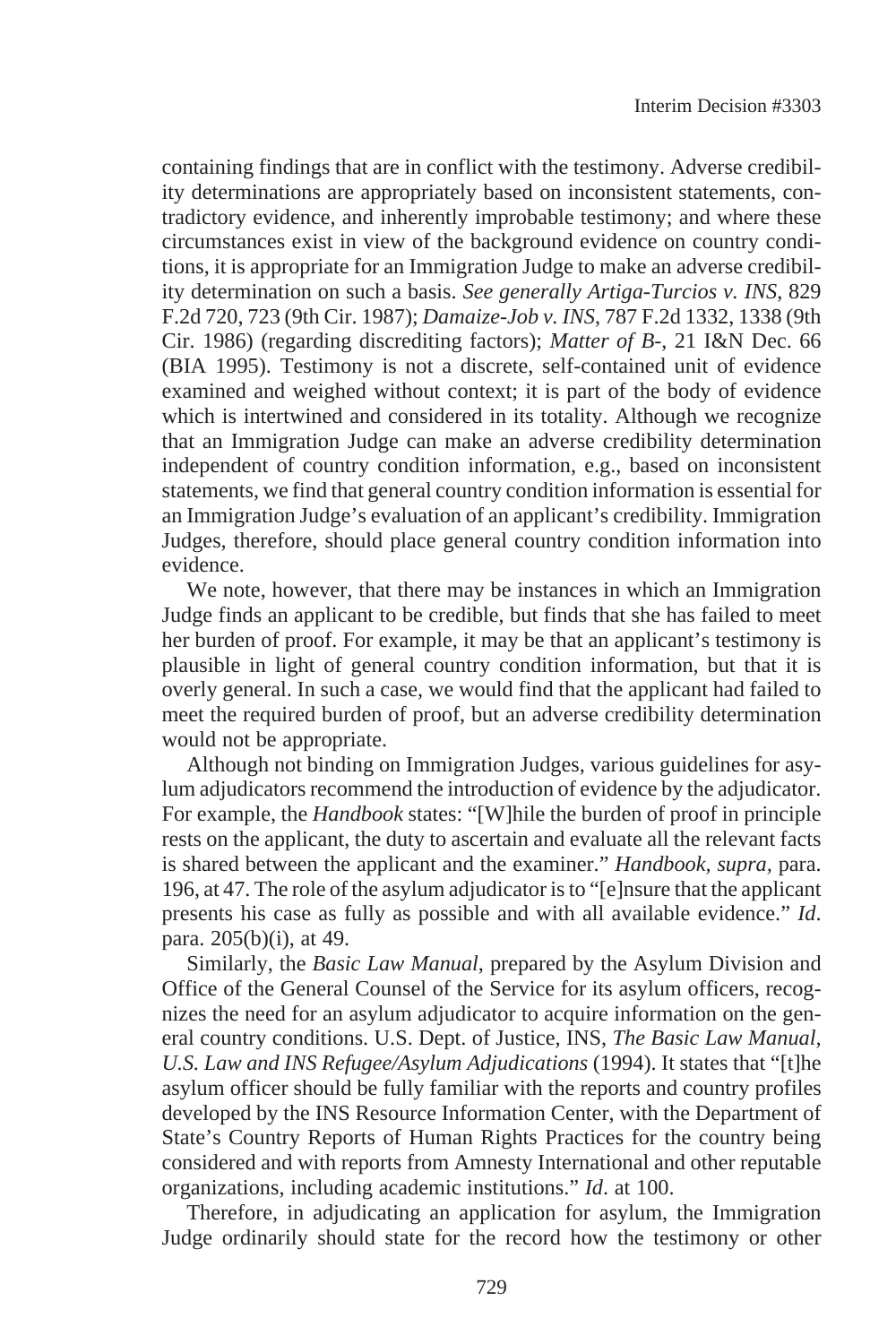evidence presented comports with the background information relating to the specific claim. If no such information is in the record, we expect the Immigration Judge to explain how the testimony has been assessed and how its plausibility or implausibility has been established without such information.3

## III. APPLICATION OF EVIDENTIARY REQUIREMENTS TO APPLICANT'S CASE

## A. The Applicant Failed to Provide Sufficient Supporting Evidence

We find that the applicant has not provided sufficient evidence to meet her burden of proof. *See* 8 C.F.R. § 208.13. We note preliminarily that the applicant has not provided any general information about country conditions in Liberia, nor has she explained whether such evidence is unavailable. Consequently, there is no background information against which to judge her claim. For example, the record does not contain information about the Vai tribe, such as who might seek to harm members of the tribe. There is not even independent evidence to indicate that the tribe exists. The applicant also did not provide information as to who "Prince Anderson" is, what role he played in Liberia, or why anyone affiliated with him might be targeted. In fact, the applicant has not identified any faction or tribe who might have an inclination to persecute those affiliated with Prince Anderson or the Vai tribe. *See Matter of Mogharrabi, supra.* Further, the applicant has not provided any explanation for the lack of information on these issues. We note that the applicant attached an affidavit to her Form I-589 in which she provides background information about Liberia, such as where it is located, how it was founded, and how political tensions in the country developed. However, general information about the history or political climate in a country should, where available, be provided through corroborative background evidence such as country reports provided by a credible source or an expert witness. *See Matter of Dass, supra,* at 125. The applicant is not an expert witness.

Regarding the aspects of the applicant's testimony that involve her own personal experience, we find that the applicant has failed to satisfy her burden of submitting evidence that is sufficiently detailed to provide a coherent account of the basis of her fear. *See Matter of Dass, supra*, at 124; *Matter of Mogharrabi, supra.* The applicant's testimony was general and did not provide additional details about, for example, her experience as a Vai tribe member. Further, she has not indicated how her alleged persecutor could become aware of her tribal affiliation, her father's political position, or her relationship to Prince Anderson. Moreover, the information in the applicant's

<sup>&</sup>lt;sup>3</sup> As we noted above, the burden of proof is on an applicant to establish her asylum claim. We do not intend our analysis regarding the roles of the Service and the Immigration Judge to shift this burden. If the Service and the Immigration Judge do not carry out their roles, the applicant does not prevail by default.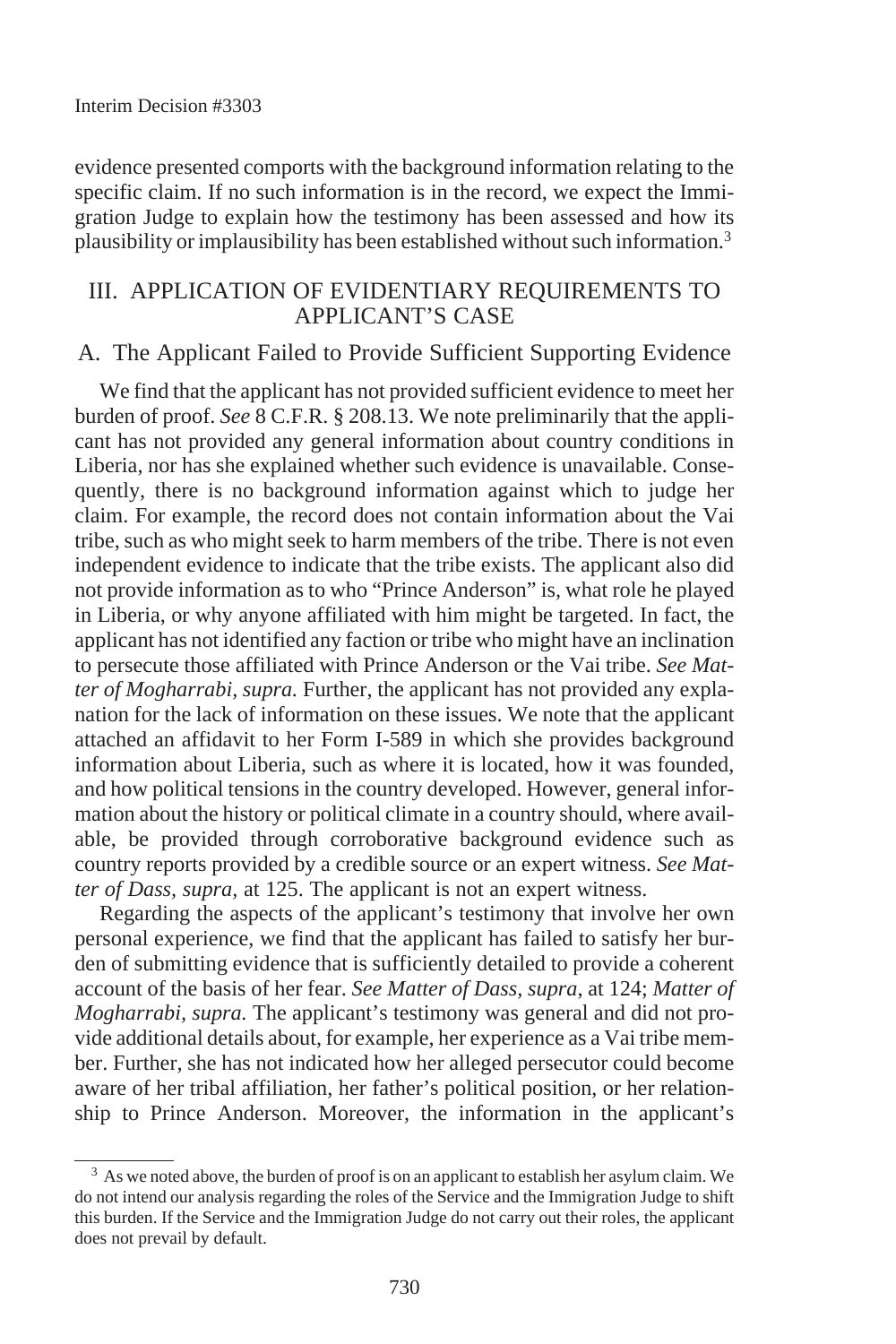affidavit does not provide additional detail about specific events in which she was involved. An asylum applicant's own testimony, whether in the form of in-court testimony or an affidavit, should focus on the particular circumstances of her case. Consequently, the applicant has failed to satisfy her burden of presenting testimony that is believable, consistent, and sufficiently detailed to provide a plausible and coherent account of the basis for her fear. *See Matter of Dass, supra; Matter of Mogharrabi, supra.*

Although we find that the applicant has not met her burden of proof, we do not find that she is incredible. The evidentiary standard set out above and in *Matter of Dass, supra*, requires that the applicant provide background evidence so that her claim can be evaluated in the broader context of the conditions in her country. Even if an alien is found to be credible, if there is no context within which to evaluate her claim, she has failed to meet her burden of proof because she has not provided sufficient evidence of the foundation for her claim. A failure of proof is not a proper ground per se for an adverse credibility determination. The latter finding is more appropriately based upon inconsistent statements, contradictory evidence, and inherently improbable testimony. *See Artiga-Turcios v. INS, supra; Damaize-Job v. INS, supra; Matter of B-, supra*.

The applicant correctly points out on appeal that an alien applying for asylum based on a well-founded fear of persecution shall not be required to provide evidence that she would be singled out individually for persecution if she establishes that there is a pattern or practice in her country of persecution of persons similarly situated to the applicant on account of one of the enumerated grounds of a group in which the applicant claims membership. 8 C.F.R.  $§$  208.13(b)(2)(i).

The applicant claims that she is identified with Charles Taylor through her father's former position as governor of Vai and through her brother-in-law's position as a supporter of Taylor. The applicant has not provided evidence to meet the regulatory requirements for a pattern or practice claim, however. First, the applicant has not provided evidence to indicate that there is a pattern or practice of persecution of Taylor supporters in Liberia. *See* 8 C.F.R.  $§$  208.13(b)(2)(i)(A). Secondly, the applicant has not established that she is similarly situated to persons being persecuted in Liberia. *See* 8 C.F.R. § 208.13(b)(2)(i)(B). For example, assuming arguendo that there is a pattern or practice of persecution of Taylor supporters in Liberia, the applicant has not established how her father is linked to Taylor, or what Prince Anderson's role in support of Taylor has been. It is not clear whether either of her relatives is identifiable as a Taylor supporter, and, as discussed above, it is not clear whether the applicant's association with her father and brother-in-law is identifiable.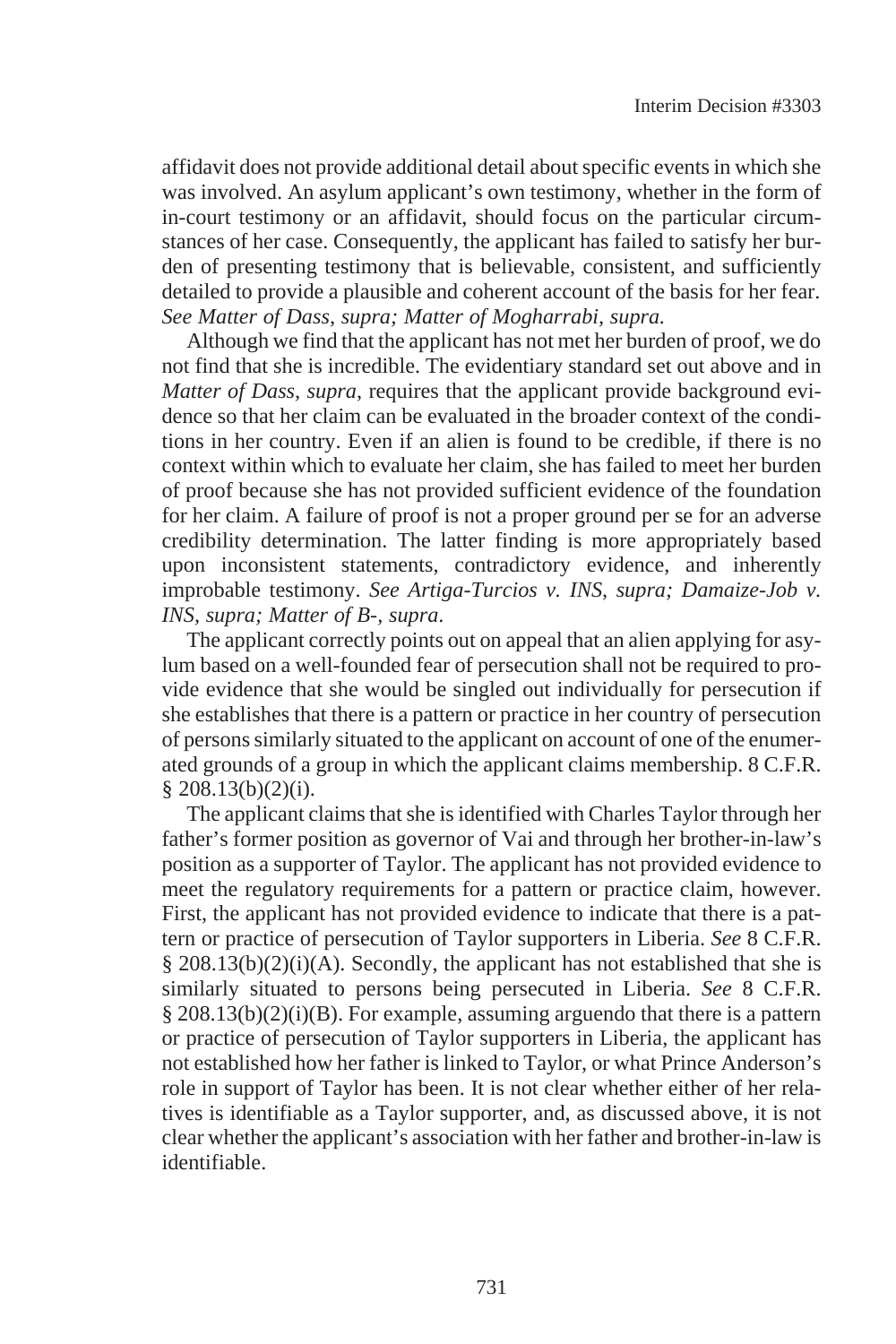## B. The Service and the Immigration Judge Failed to Provide Background Evidence About Liberia

Preliminarily, we note that the Service trial attorney questioned the applicant regarding her testimony, but did not introduce any evidence to contradict the applicant's claim or to suggest it is implausible.

Similarly, the Immigration Judge in the instant proceeding did not present or receive objective evidence against which the applicant's claim could be measured. We note that although the Immigration Judge indicated that he had "considered the State Department advisory [opinion]," the only report from the Department of State's Bureau of Human Rights and Humanitarian Affairs in the record relates to Zaire, not Liberia. In fact, the February 3, 1995, request from the Immigration Court to the Bureau of Human Rights and Humanitarian Affairs reflected the applicant's nationality as "Zaire." Although the applicant indicated that she had lived in Zaire, she never indicated that she has any legal status there, and she is a citizen of Liberia. Further, the Bureau of Human Rights and Humanitarian Affairs submission does not indicate that it reviewed the applicant's application from the standpoint of her being a native and citizen of Liberia. The additional material attached to its response suggests that such was not the case. It may be that the Immigration Judge considered a report from the State Department regarding the country conditions in Liberia, but no such report was specifically identified or made a part of the record.

The Immigration Judge concluded that the applicant "fears going back to her country because there is a very active civil war raging there." He further noted that "there's no showing that she would be anymore at risk than any other citizen in Liberia." The Immigration Judge appears to have evaluated the applicant's claim in light of his knowledge of country conditions in Liberia, but the record does not provide us with the basis for that knowledge. Consequently, in considering the applicant's appeal, it is difficult for us to evaluate the propriety of the Immigration Judge's conclusions.

### IV. CONCLUSION

Under ordinary circumstances, we would be inclined to dismiss the applicant's appeal based on her failure to meet her burden of proof. However, the regulations provide that applications for asylum must be forwarded to the Department of State for review and possible comment. *See* 8 C.F.R. §§ 208.11, 236.3(b), 242.17(c)(3). In addition, the regulations require that country conditions information "relied upon by an immigration judge . . . shall be made part of the record and the parties shall be provided an opportunity to review and respond to such information prior to the issuance of a decision." 8 C.F.R. § 208.11(a). In this case, where the request to the Department of State referenced the wrong country of nationality, where its response only included information relevant to Zaire, where the Immigration Judge relied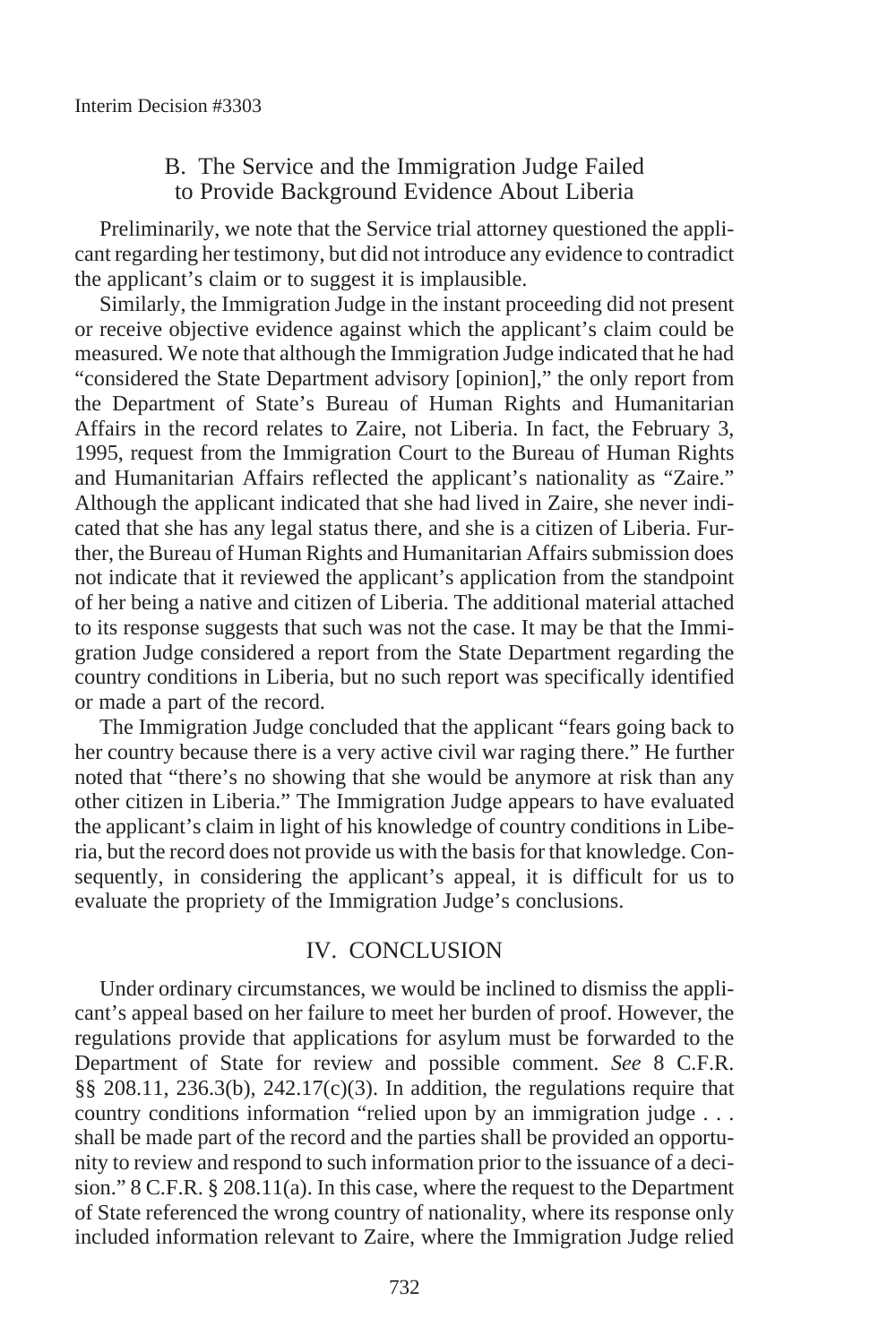on information not included in the record, and where the only country report in the record is for the wrong country, we will remand the record for further proceedings at which these deficiencies can be corrected and the application for asylum further considered. The parties should be provided the opportunity to present any further evidence regarding the applications for asylum and withholding of deportation, or to explain its absence.

Accordingly, the following order will be entered.

**ORDER:** The record is remanded to the Immigration Judge for further proceedings consistent with the foregoing opinion.

### *CONCURRING OPINION:* Lory D. Rosenberg, Board Member

I respectfully concur.

Our decision today is intended to clarify and provide notice to the applicant and guidance to the Immigration and Naturalization Service and the Immigration Judge of our expectations concerning the parties' responsibility for the production of evidence and the creation of a record in asylum hearings. In particular, we address both the need for documentation of general country conditions which must be included in the record "as a foundation for the applicant's claim," *Matter of S-M-J-,* 21 I&N Dec. 722, 724 (BIA 1997), or where relied on by the Immigration Judge, and a requirement that certain supporting evidence specific to the applicant's claim should be provided when it is available.

Perhaps what is most important about this decision is what we are not holding. Nowhere do we propose that an asylum seeker is presumed to be fabricating her claim or otherwise to lack credibility. *Figeroa v. INS,* 886 F.2d 76 (4th Cir. 1989) (emphasizing that the fact an applicant is an alien does not mean the Board is entitled to presume he is a liar). In addition, we do not presume that certain forms of supporting evidence of material facts "easily subject to verification," *Matter of S-M-J-, supra*, at 725, are readily available in the case of every applicant or necessarily required for the alien to satisfy her burden of proof. In other words, there is no presumption that an asylum applicant's testimony is to be treated as other than truthful, and there is no presumption that the "absence of such corroborating evidence" alone supports a finding that "an applicant has failed to meet her burden of proof. *Id*. at 726.

While I concur in the instant decision, I write separately to elaborate on these matters, which I consider vital to the application of this decision in practice.

#### I. ASYLUM CONSIDERATIONS

With the advantage of computer technology, television news, and film, which have made our study of history and current events more accessible, we can easily envision the situation of one forced to flee her country. We can see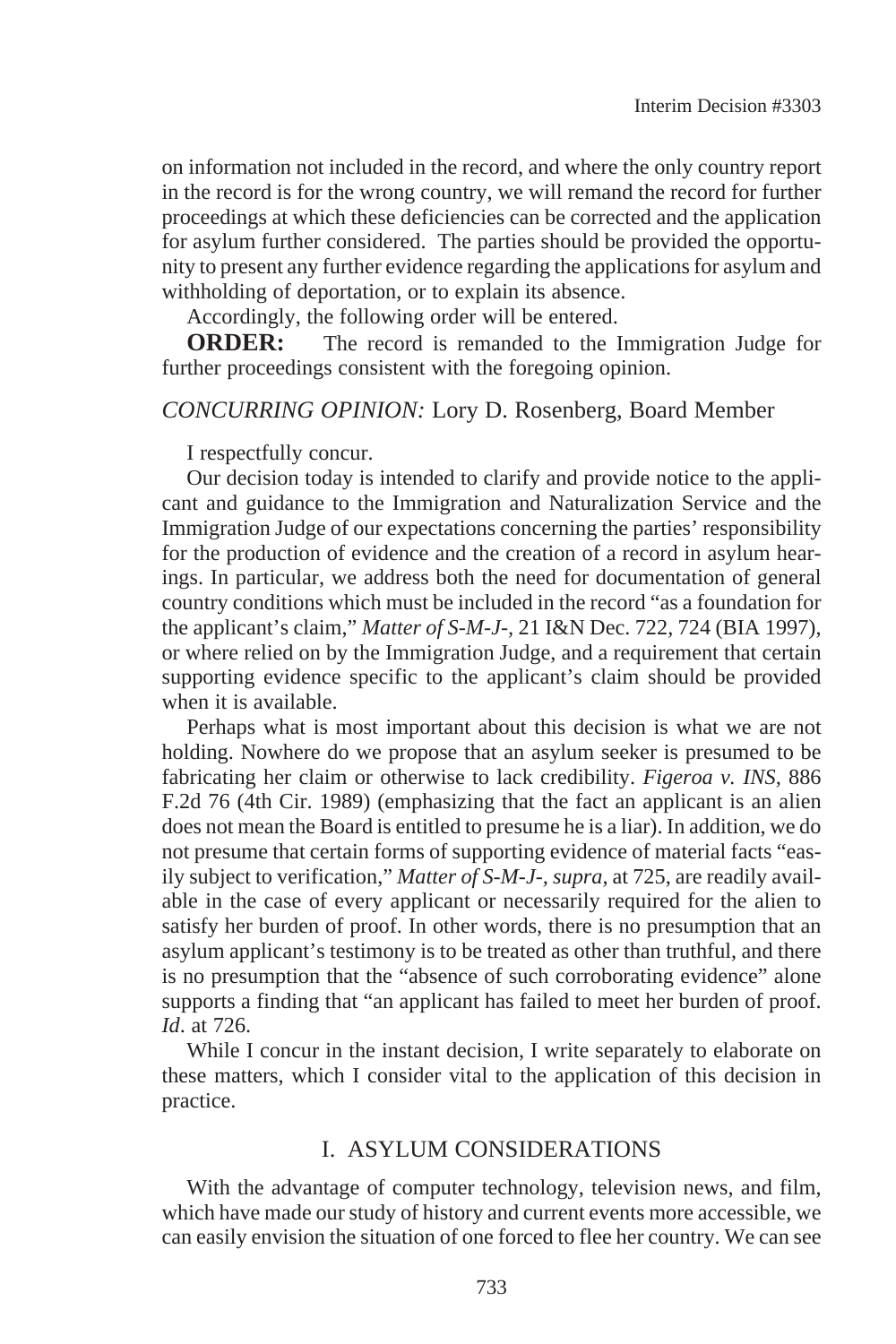the poverty, the political repression, the exploitation, the corruption, the religious intolerance, or the ethnic divisions which gave rise to the conflict that escalated to the point where the applicant or a family member was persecuted or is likely to be persecuted. Perhaps she has been forced to sever all ties with family, tribe, friends, and co-workers, leaving her country and those she knew and loved behind. She now may be in a situation and environment totally foreign to her, only to find that the conditions which motivated her flight have deteriorated even further, and that she has lost contact with or become separated from associates or family members.

It is also possible to have a different vision: to see this same person as an opportunist, who would perpetrate a fraud. In that case we see a person who, through technology and other sources, has heard about asylum in the United States and who is using our laws simply to gain access to a life in our country, at our expense. She knows that we can never fully verify her testimony or ascertain the validity of her supporting documentation. No one likes to be fooled or played for a fool. Moreover, as the administrative body charged with ultimately determining these claims, we are responsible to see that the asylum system is not abused, but is extended fairly to qualifying asylum seekers. Given the potential for deceit, and our legitimate desire to protect the integrity of the process, how do we determine whether this person really warrants our protection?

The unique circumstances of the refugee or asylum seeker among other potential noncitizens applying for a legitimate status in the United States under our immigration laws is not a matter of controversy. Various provisions of congressional enactments, including the language of the Illegal Immigration Reform and Immigrant Responsibility Act of 1996, Division C of Pub. L. No. 104-208, 110 Stat. 3009-546 ("IIRIRA"), recognize and give deference to the circumstances of refugees and asylum seekers. *See, e.g.*, section 242B(e) of the Immigration and Naturalization Act, 8 U.S.C. § 1252b(e) (1994), currently in force, where Congress exempts asylum seekers from statutory bars to relief imposed on other aliens who failed to appear at a properly scheduled deportation hearing or to depart following a grant of permission to leave voluntarily; *see also* sections 304(a)(3), 306(a)(2) of the IIRIRA, (to be codified at 8 U.S.C.  $\S$ § 1230(b)(7),(c)(6)(C)(ii), 1252(a)(2)(B)(ii)); 61 Fed. Reg. 18,900, 18,905 (1996) (to be codified at 8 C.F.R. § 3.2(c)(3)(ii)).

At the Board level, as the author of today's opinion recognized some years ago,

the purpose of the asylum provision would be better served by abandoning the fixation with the manner in which the asylum applicant arrived . . . . The asylum provisions are humanitarian in their essence and indeed recognize that the forces which impel persons to seek refuge may be so overwhelming that the "normal" immigration laws cannot be applied in their usual manner.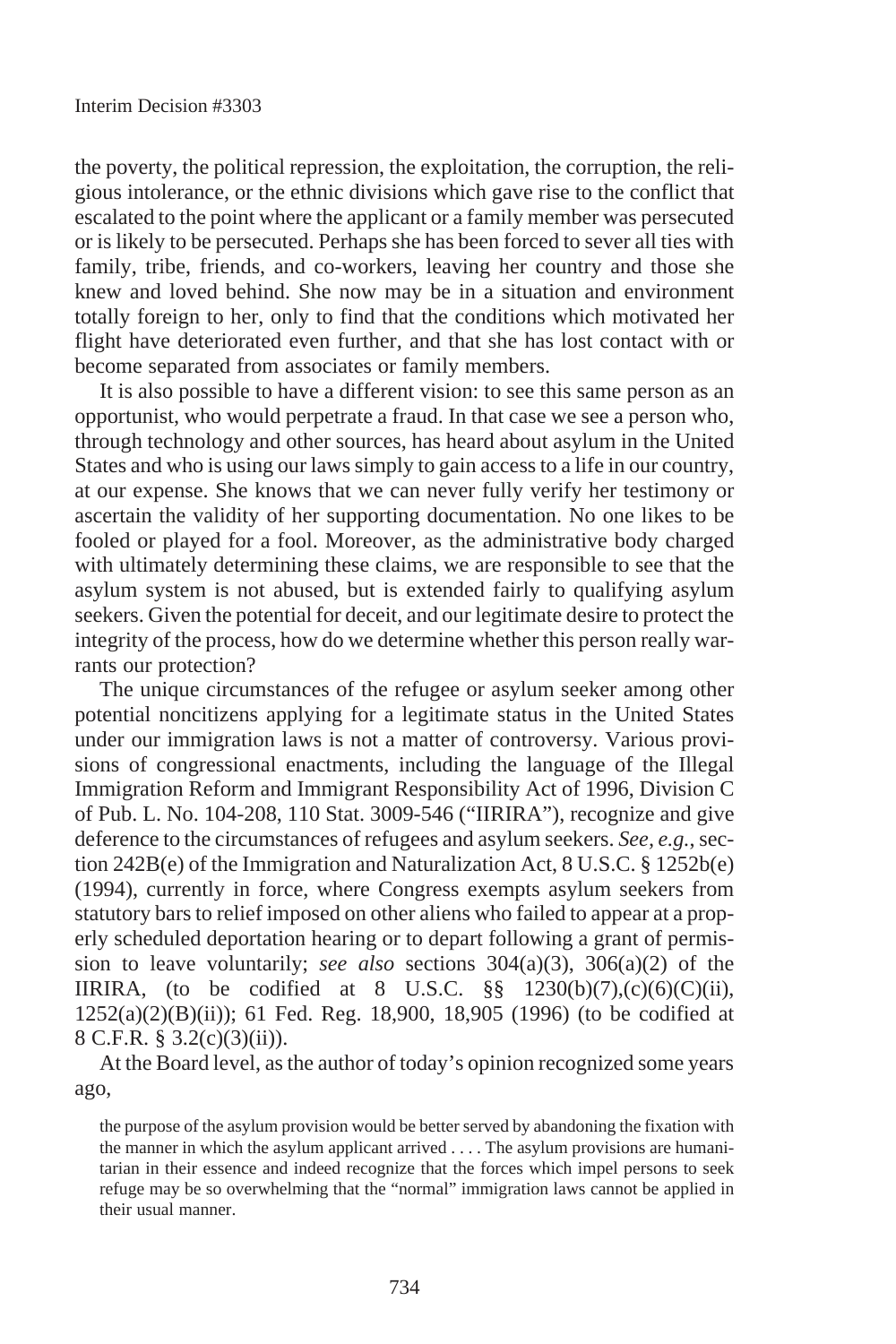*Matter of Pula*, 19 I&N Dec. 467, 476 (BIA 1987) (Heilman, concurring) (citing the United Nations Convention and Protocol Relating to the Status of Refugees, the "international agreement which the asylum provisions implement"). While the concurring Board Member there referred to substantive considerations concerning an alien's manner of entry, his statement is no less applicable to the procedural standards which we impose on the asylum applicant with regard to his or her burden of proof.

## II. BURDEN OF PROOF

With these considerations in mind, I turn to the imposition of the burden of proof in the immigration laws as applied in their "usual manner." *Matter of Pula, supra*, at 476. The approach we have taken is to place the burden of proof on the applicant to prove, by evidence which in some cases may consist only of her credible testimony, past persecution or a reasonable fear of persecution. *INS v. Cardoza Fonseca*, 480 U.S. 421 (1987). In fact, as we explain in our opinion, placing the burden on the applicant for protection in this way is consistent with international law. However, in so placing the burden, it is important to note our recognition of the essential role played by the "benefit of the doubt." *See* Office of the United Nations High Commissioner for Refugees, *Handbook on Procedures and Criteria for Determining Refugee Status under the 1951 Convention and the 1967 Protocol Relating to the Status of Refugees* paras. 203, 204, at 48 (Geneva, 1992) ("*Handbook*").

In concurring in this opinion, I do not understand it to increase the applicant's burden. I understand our decision to clarify both *Matter of Mogharrabi*, 19 I&N Dec. 439 (BIA 1987), and *Matter of Dass*, 20 I&N Dec. 120 (BIA 1989), earlier decisions in which we addressed the asylum applicant's burden of proof, to better allocate the burden and to specify our expectation that an applicant either provide, or offer an explanation for the absence of, supporting documentation related to "material facts which are central to his or her claim and easily subject to verification." *Matter of S-M-J-, supra,* at 725.

We recognize that evidentiary considerations in asylum cases must be judged by standards which take into account the situation of the asylum seeker. For example, the United States Court of Appeals for the Ninth Circuit recognized that "omitting a corroboration *requirement* may invite those whose lives of freedom are not threatened to manufacture evidence . . . . But the imposition of such a requirement would result in the deportation of many people whose lives genuinely are in jeopardy." *Bolanos-Hernandez v. INS*, 767 F.2d 1277, 1285 (9th Cir. 1984) (emphasis added)(stating that persecutors are not likely to provide their victims with evidence of their motives);*see also Matter of S-M-J-, supra*, at 725.

The concept of the responsibility for establishing a record being shared by both the parties and the Immigration Judge is especially appropriate in the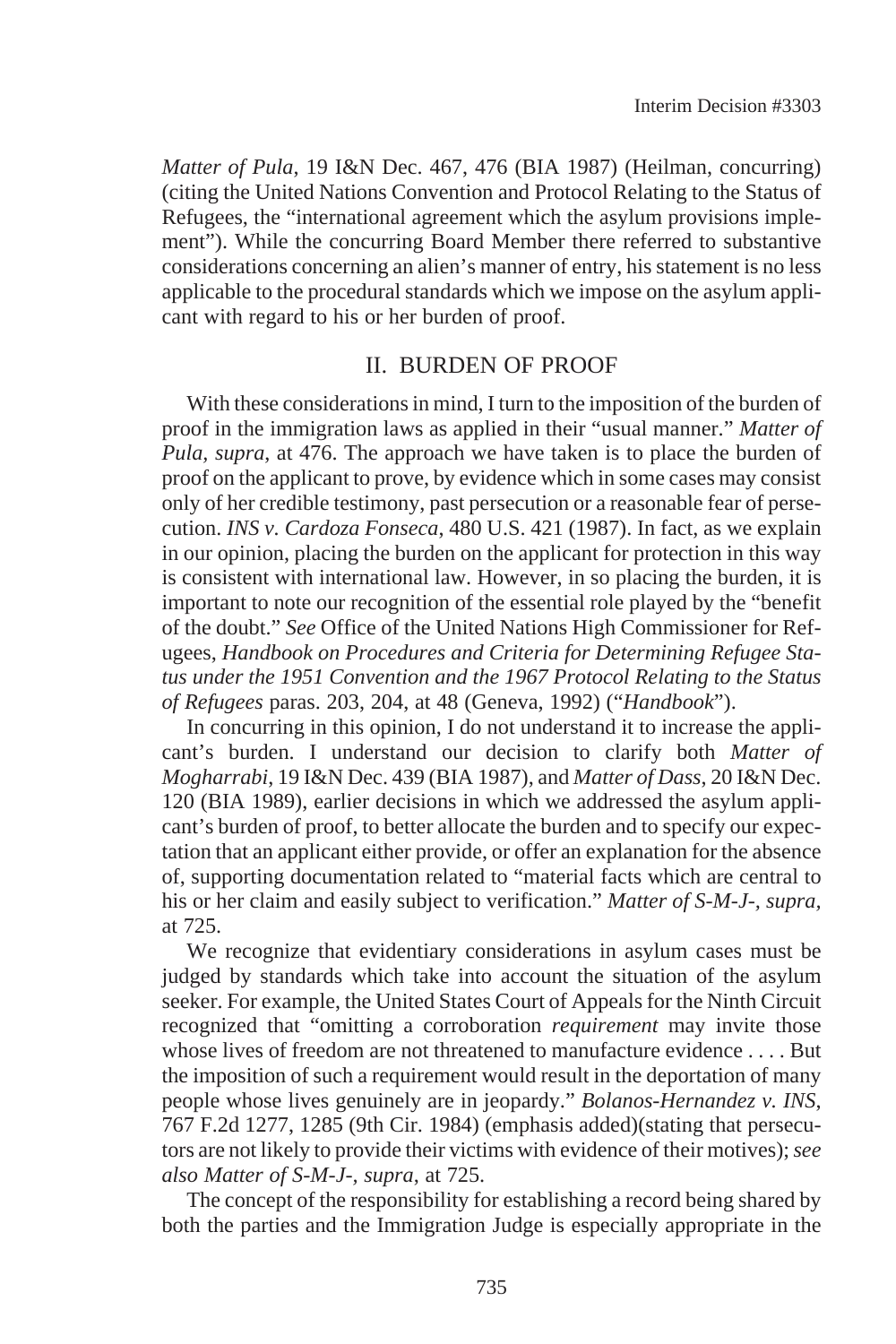context of asylum adjudications, where we are carrying out international obligations, as codified by Congress, to provide refuge to those facing actual or feared persecution. Our imposition on the parties and the Immigration Judge alike of the responsibility to provide evidence of general conditions where available or relied upon, while a practical change, is not particularly controversial as a matter of law. It is consistent with the regulations generally and with the specified role contemplated for the adjudicator of an asylum application. *See, e.g.*, 8 C.F.R. § 208.1(a) (1996) (stating this part shall apply to all applicants for asylum whether before an asylum officer or an Immigration Judge); 8 C.F.R. § 208.12 (1996)(stating that the adjudicator may rely on information from a variety of sources ranging from the Department of State to credible international organizations or academic institutions).

An allocation of the asylum applicant's burden, which looks to the submission of supporting evidence as a reasonable adjudicatory aid intended to facilitate a reasoned and fair decision, is consistent, both with the current regulations and with those currently proposed by the Attorney General to implement the provisions of the IIRIRA. *See* 8 C.F.R. § 208.13(a) (1996), which holds that testimony which is credible in light of general conditions may sustain an applicant's burden;*see also Matter of S-M-J-, supra*, at 3. By contrast, however, imposition of a higher burden absolutely requiring such evidence would conflict, not only with established case law, but also with regulations promulgated by the Attorney General which we do not have the authority to supersede. *Matter of Ponce De Leon,* 21 I&N Dec. 154 (BIA 1996).

As we have stated only recently, credibility concerning individual fears or events particular to the individual applicant is not diminished or called into question by the absence of corroboration; unrefuted and credible testimony alone is perfectly adequate to satisfy the applicant's burden of proof of a threat. *Matter of H-*, 21 I&N Dec. 337, 340 (BIA 1996). The courts have affirmed our acknowledgment that an applicant's burden can be met once general background information places the applicant's consistent and coherent testimony in context. *See Sotelo-Aquije v. Slattery*, 17 F.3d 33, 36 n.2 (2d Cir. 1994) (finding the suggestion of an extra requirement of corroboration excessive where the Board found credible testimony which was supported by general documentary evidence), *rev'd on other grounds,* 62 F.3d 54 (2d Cir. 1995); *see also Sotel-Aquije v. Slattery*, 62 F.3d 54, 56-57 (2d Cir. 1995). In addition, any inferences drawn concerning the implausibility of factual allegations must themselves be supported by substantial evidence. *Aguilera-Cota v. INS*, 914 F.2d 1375, 1381 (9th Cir. 1990).

Thus, our opinion should not be read to impose upon the individual asylum applicant the necessity of providing more than her credible testimony to satisfy her burden, if that is all that is available. To the contrary, what I understand the Board to restate is our understanding that testimony which is "believable, consistent and sufficiently detailed" alone will suffice to satisfy the alien's burden under certain circumstances. *Matter of Mogharrabi,*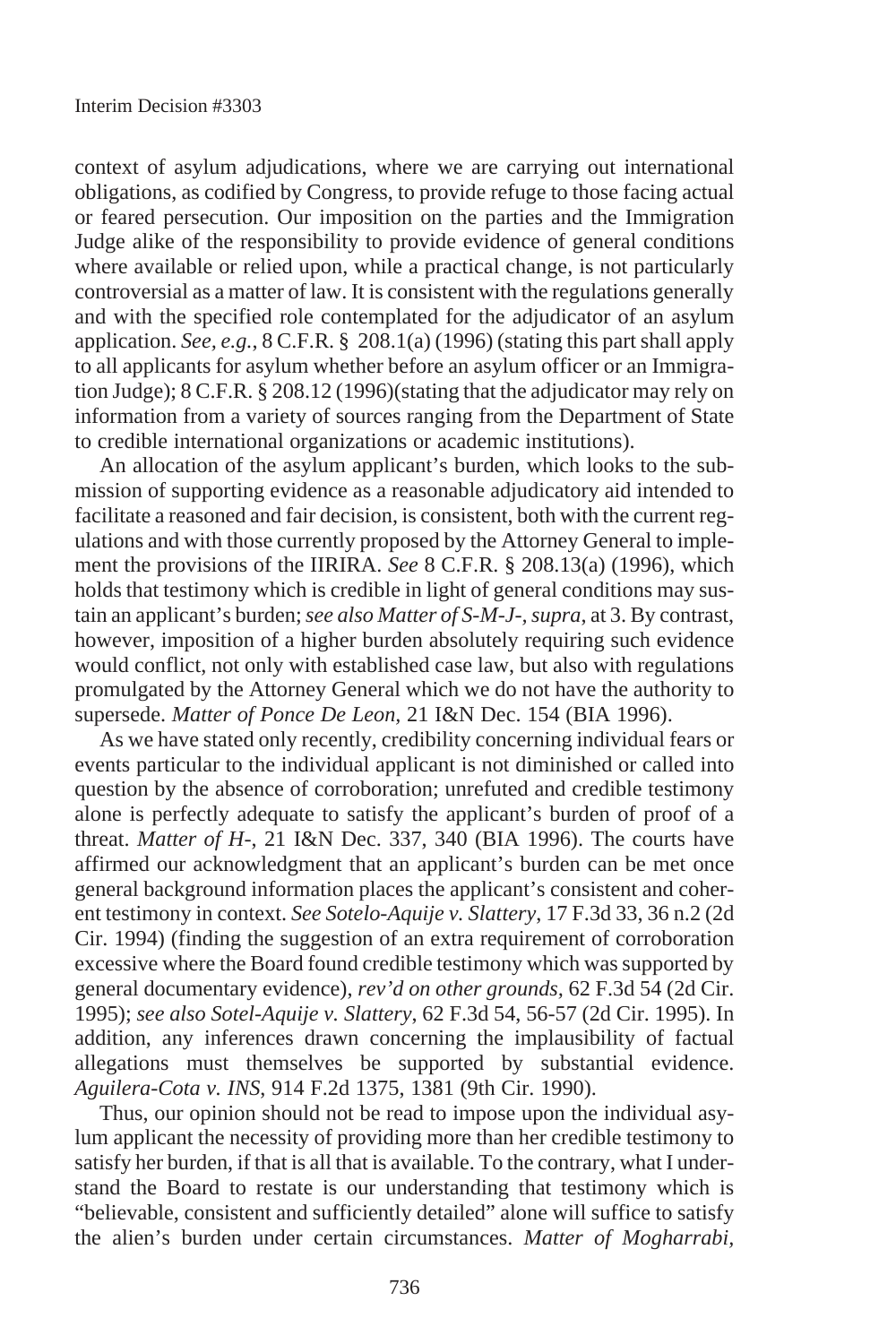*supra*, at 445; *see also Cardoza-Fonseca v. INS*, 767 F.2d 1448, 1453 (9th Cir. 1985) (noting that establishment of objective facts through testimony alone does not make them any less objective), *aff'd*, 480 U.S. 421 (1987). What we are clarifying is that, as a general rule, where corroborating evidence is available, particularly evidence which is documentary in nature or otherwise objective, it should be provided, as it is useful in substantiating the applicant's claim.

### A. The Practical Disabilities of the Applicant

Observance of our international obligations, which one might presume would involve primarily humanitarian considerations, unfortunately has come to include a significant policing function. At the same time, we cannot allow this factor to overcome our awareness that real victims of persecution very often have little available to them in the way of supporting evidence, testimonial or documentary, to support their claims. *See Plateros-Cortez v. INS,* 804 F.2d 1127 (9th Cir. 1986); *Bolanos-Hernandez v. INS, supra; Margano v. Pilliod*, 299 F.2d 217 (7th Cir. 1962) (holding an applicant requesting political asylum is entitled to considerable latitude in presenting evidence), *cert. denied*, 370 U.S. 924 (1962); *see also Matter of Pula, supra* (Heilman, concurring); *Matter of Joseph*, 13 I&N Dec. 70, 74 (BIA 1968) (stating that the applicant must have a "reasonable opportunity to present his proofs for the stakes are high"); *Matter of Silhasle*, 11 I&N Dec. 533 (BIA 1960) (acknowledging that the applicant's testimony must be accorded the most careful and objective evaluation). Moreover, our decision states clearly that we do not place unreasonable demands on the asylum applicant to corroborate personal experiences not reasonably subject to verification. *Matter of S-M-J-, supra*, at 725.

In addition, we should realize that a good portion of the peoples of the world remain semi-literate and may adhere to different cultural norms, which may affect how an asylum applicant recounts events, seeks or obtains corroboration, or explains the inability to provide supporting documentation. Confronted with an adversary process, many individuals may have difficulty presenting corroborating evidence that satisfies the standards we employ without expert and effective legal representation. *See Castro-O'Ryan v. INS,* 847 F.2d 1307 (9th Cir. 1988). In addition, an accurate, verbatim interpretation of testimony presented at the hearing is essential; and not only is the skill level of an interpreter a significant factor, but the political and psychological dynamics which flow from the introduction of a third party into the asylum hearing may be relevant in assessing the record.

Even more critical, we must understand that many asylum seekers are confined in Service detention. Do the rules of the institution allow such an individual to make an overseas telephone call without money, on credit? Can she even place such a call at all? May such an individual contact her family by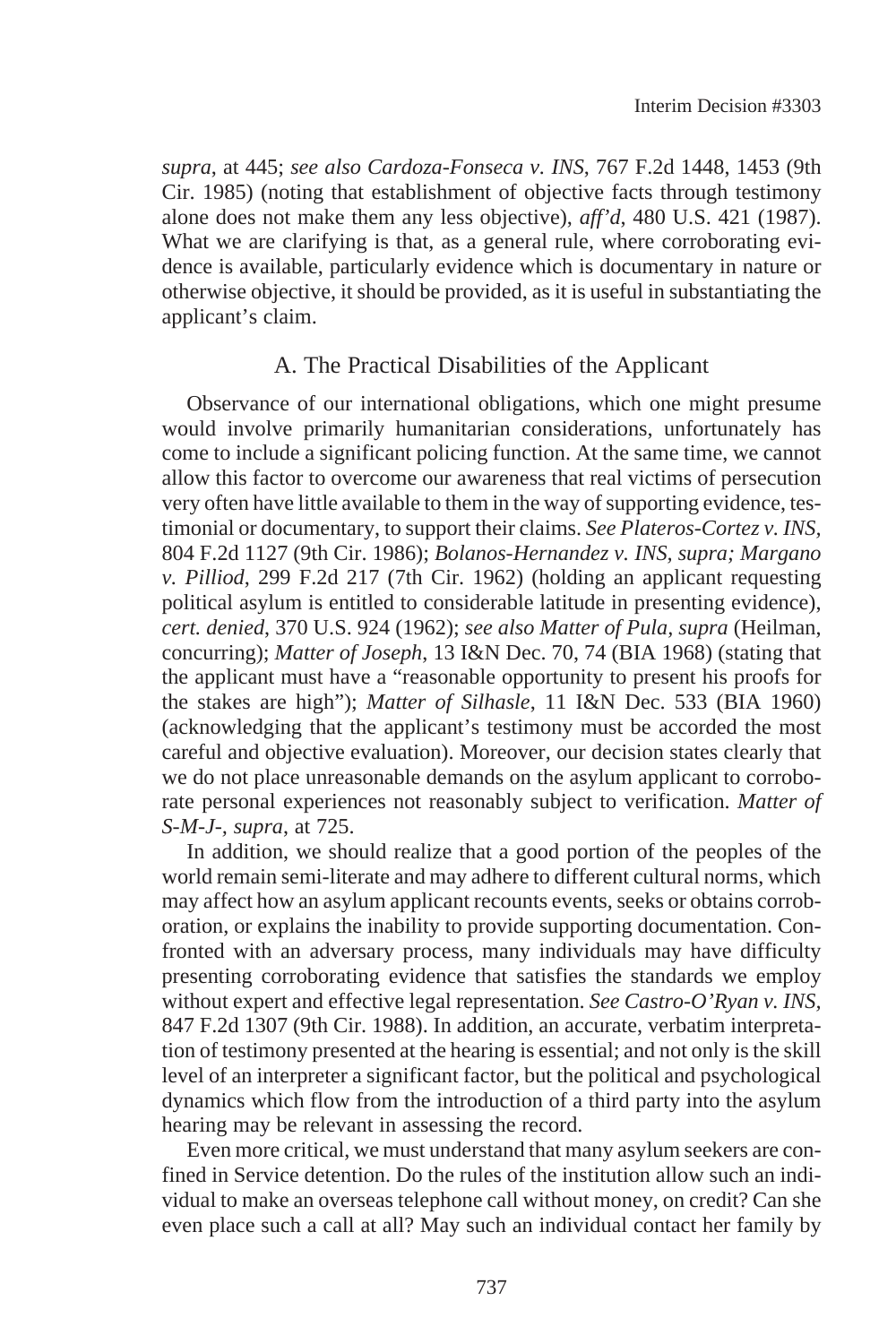letter and manage to receive a response before her hearing actually takes place? Even if the applicant is able to communicate with her family, how can they provide her with the information or corroboration which she needs without endangering themselves?

And even if the applicant has the freedom and finances to obtain such corroborating evidence, can she seek and receive it within the time we set for her hearing? I recall a time, when I was a lawyer in pro bono practice, when long after I submitted his application, my client finally received information on tissue-thin paper, tucked into a false front of an international air letter which his co-worker had unsealed and re-glued to protect it from being intercepted by the authorities of his country. We must be careful to consider when impediments attendant to the asylum applicant's situation have prevented the orderly or even the timely presentation of evidence that would corroborate the material facts which may be central to a specific claim. In the vast majority of cases, where internally credible testimony is provided, both the practical disabilities experienced by many asylum applicants, and the *Handbook's* recognition that no refugee is likely to be able to prove every aspect of her claim, favor our extending the benefit of the doubt in determining whether the applicant has met her burden.

## B. The Service's Access to Evidence

In *Matter of Vivas*, 16 I&N Dec. 68 (BIA 1977), we held that while the Service has the burden of proof in a deportation case to establish deportability by evidence which is clear, unequivocal, and convincing, a respondent may be required to go forward with evidence when the Service has made a prima facie case and the respondent has better control or knowledge of the evidence. In that case, the Board stated specifically that the rule enunciated, shifting the burden of going forward with evidence to the party not bearing the burden of proof, is not new to either criminal or civil proceedings. *See, e.g., United States v. Fleishman*, 339 U.S. 349 (1950); *see also Campbell v. United States*, 365 U.S. 85 (1961); *Government of Virgin Islands v. Lake,* 362 F.2d 770 (3d Cir. 1966); *Rhay v. Browder*, 342 F.2d 345 (9th Cir. 1965).

We recognized that this principle should apply, in particular, when a party is under a "serious practical handicap." *Matter of Vivas, supra,* at 70. It is difficult to imagine a more comparable situation than the asylum context, where it is the applicant's burden to establish a well-founded fear of persecution. *See INS v. Cardoza-Fonseca, supra*. Therefore, I view the Service's responsibility in these proceedings to require not only the production of evidence pertaining to general country conditions, but to require that the Service provide any other evidence, either within its possession or readily accessible, which supports the contentions made by the applicant. *Matter of S-M-J-, supra*, at 730 n.3.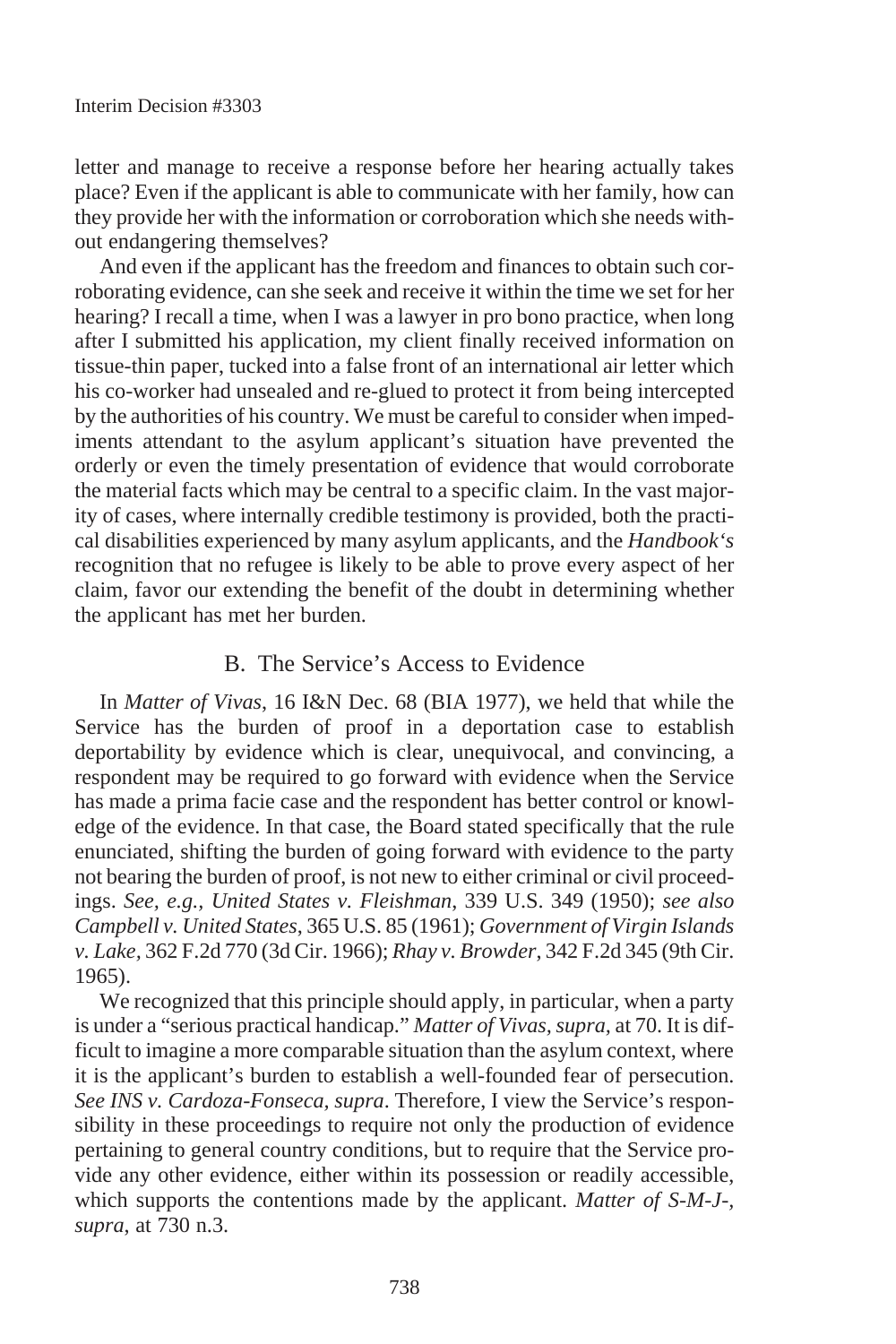As I read the law, what this means in the context of our opinion today, is that when a respondent has provided straightforward and uncontradicted testimony which establishes a prima facie claim of persecution warranting a grant of asylum, as well as a reasonable contention that she cannot provide corroborating documentation, the burden should shift to the Service. At this point, as the majority explains, the Service should present any evidence it has, supporting or contradicting the applicant's asylum claim. If the Service does not refute the claim made by the applicant, then it would appear that, even in the absence of specific documentation corroborating claims related to identity, membership or official status, or medical attention, the applicant has satisfied his or her burden of proof. *Id*. at 726-727.

### III. CREDIBILITY CONSIDERATIONS

Thus, we confront the centrality of testimonial credibility in asylum determinations. Should we believe the foreigner? How do we assist the legitimate asylum seeker and weed out those cases in which claims or representations made in support of claims are fraudulent? What criteria are appropriate in assessing this aspect, which so often goes to the outcome of an asylum claim?

We have stated that credible testimony, alone, may satisfy the applicant's burden, but that the absence of corroborating evidence related to material facts central to the applicant's claim "can lead to a finding that an applicant has failed to meet her burden of proof." *Matter of S-M-J-, supra,* at 726. Two aspects of this evaluation are especially critical. One is how we determine the credibility of the applicant's testimony generally. The other is how we judge the "reasonableness" of our expectation that corroborating evidence is available, and how we determine the "reasonableness" of an asylum applicant's explanation for failing or being unable to provide such evidence.

In my view, we should avoid any predisposition against believing the applicant who may be unable to obtain supporting documentation at all, or who manages to submit documents which corroborate only part of her contentions. I stress that while the burden of proof is borne by the asylum applicant, our law does not include a presumption that an applicant is unbelievable. If as adjudicators we intentionally or subjectively approache an asylum applicant and presume an individual to be a liar rather than a truth teller, we violate not only our duty to be impartial, but we abrogate the statute and regulations which govern our adjudications.

## A. Applications Involving Common Claims or Unfamiliar Contentions

Although an asylum application calls for an individual adjudication, our knowledge or lack of knowledge of external factors may affect the adjudication. In this we must allow the benefit of the doubt, as opposed to cynicism, to prevail. It is more reasonable to conclude, for example, that a similarity in the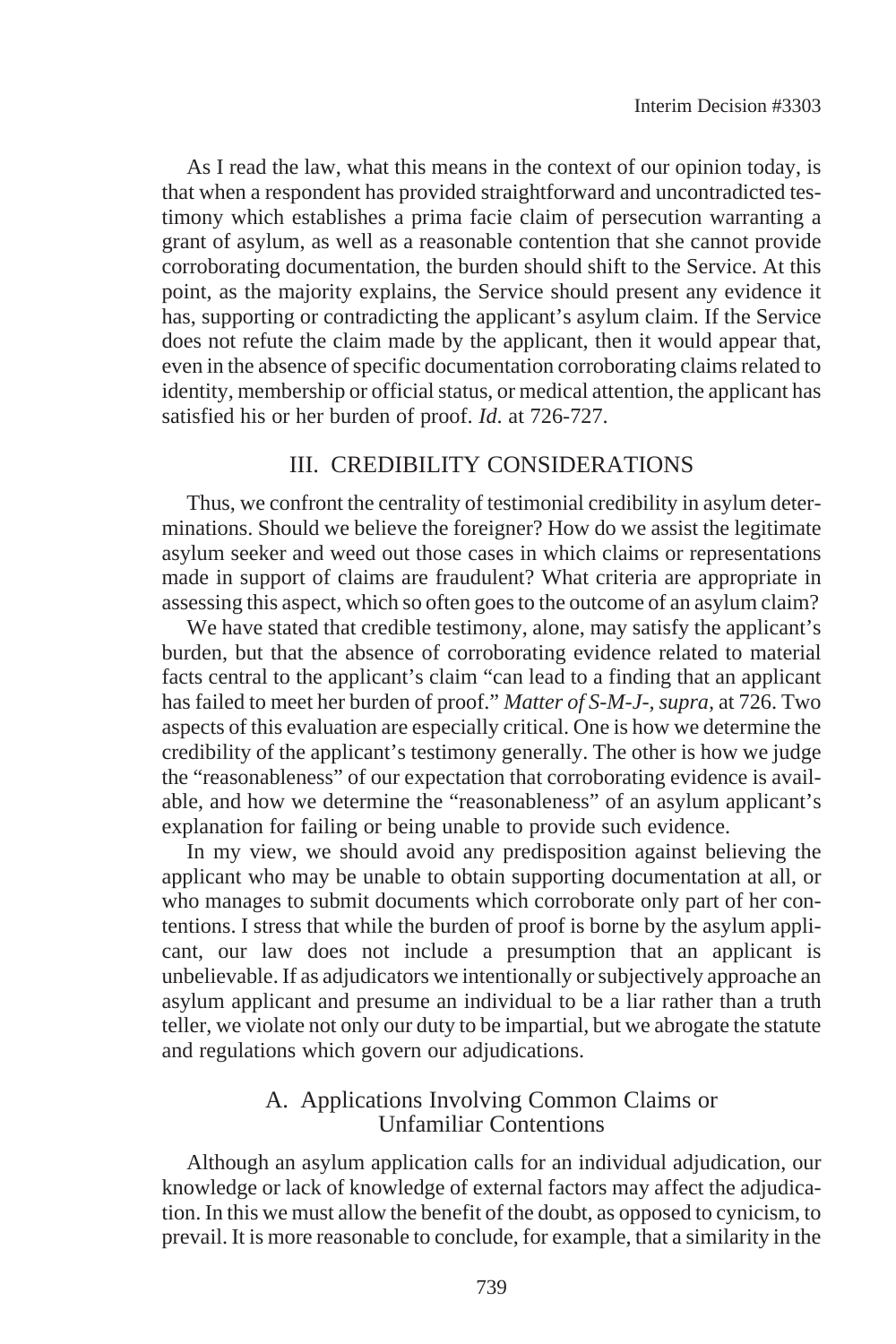content of claims substantiates the reality of the claimed persecution than to conclude that an applicant's story is fabricated. *Bolanos-Hernandez v. INS, supra*. Similarly, the unique character of a claim which raises unfamiliar contentions is not a sufficient basis to disbelieve otherwise internally consistent testimony.

History has demonstrated that some of the most offensive, inhumane, and intolerable forms of discrimination, abuse, and torture were those which the international community either failed to acknowledge or could not bring itself to admit until long after such abuses resulted in persecution which decimated populations. For example, there are some, even today, who continue to insist that the Holocaust, in which millions of Jews, gypsies, homosexuals, and communists were interned and murdered by the Nazis, simply never occurred.

The possibility that an individual adjudicator may not be familiar with the particular organization to which the applicant claims to belong, or with the particular history in the country of persecution affecting religious, ethnic, tribal, political or other prejudice or strife, or with the relevance of geography or other circumstances which underlie the situation narrated by the applicant, is no measure by which to judge credibility. When the applicant has made a genuine effort to substantiate her story, and there is no reason to question the applicant's credibility, the applicant should be given the "benefit of the doubt." *Handbook* paras. 203, 204, at 48.

# B. Internal Consistency of Application and Testimony

Comparison of an application in English (from a non-English-speaking and often semi-literate applicant) with testimony presented in court with the assistance of an interpreter is, in my view, an ineffective and often unfair measure of credibility. *See Osorio v. INS*, 99 F.3d 928 (9th Cir. 1996). Instead, the application should be considered as a component part of the applicant's evidence, viewed on the record as a whole. *Matter of Fefe*, 20 I&N Dec. 116 (BIA 1989) (emphasizing that testimony which may add to or elaborate on the information provided in the application is appropriate and reasonable).

While prior statements typically are acceptable means for challenging present testimony, in the asylum context these applications are often prepared by well-meaning friends, family, or religious or community advocates, who may fail to probe for details, misunderstand or even embellish information given, and never read the content of the application back verbatim to the applicant. Equally as common is the question and answer approach generally undertaken by notaries, unauthorized practitioners, and some attorneys who approach the asylum application process as a source of high-volume income. Clearly, application of the law "as usual" is not appropriate. *Matter of Pula, supra*, at 476.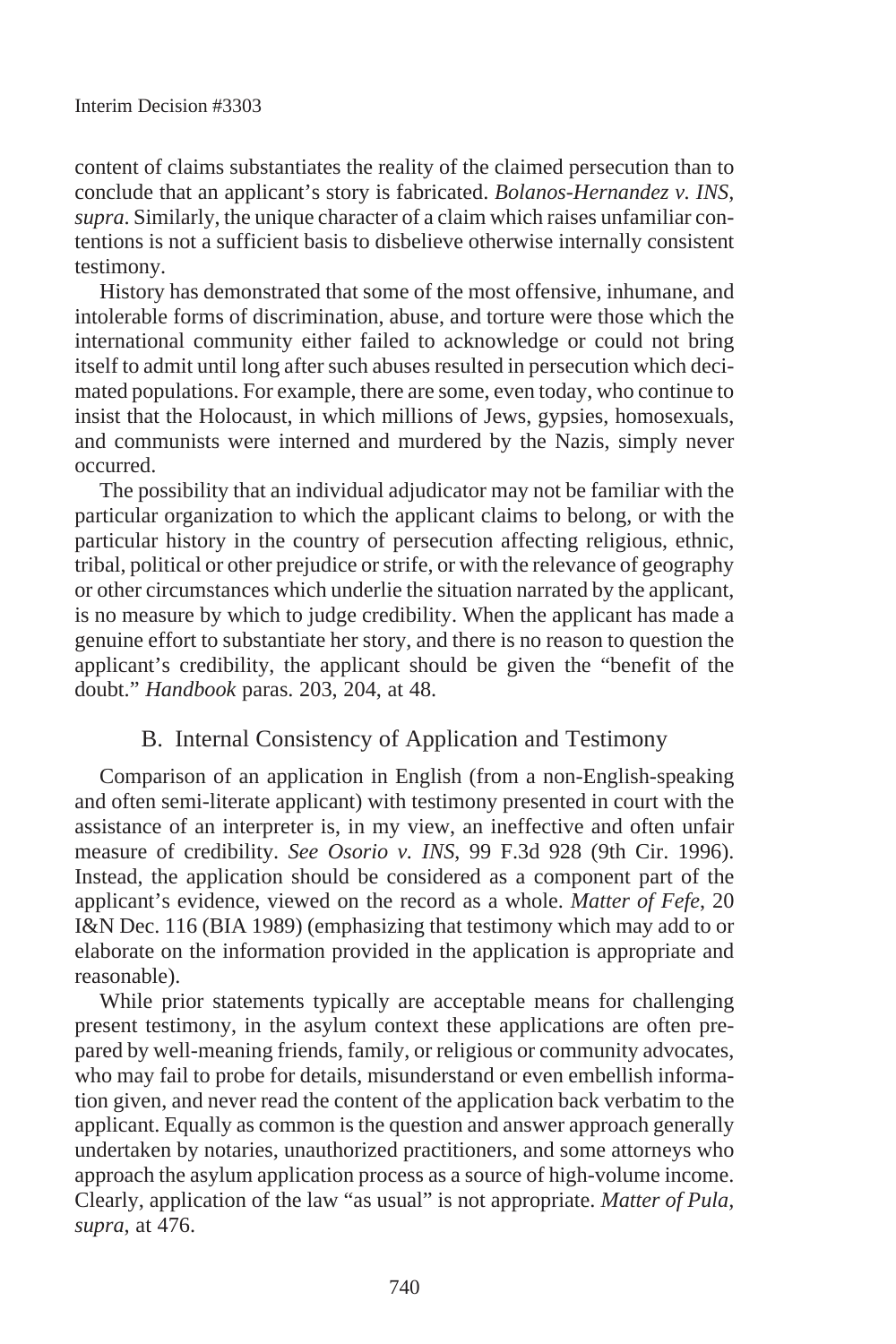Furthermore, the often traumatic circumstances giving rise to asylum applications commonly result in information coming out seriatim rather than the entire claim being presented in one piece. In particular, studies of gender based claims have revealed that "[w]omen applicants may have difficulty speaking about past experiences that are personally degrading, humiliating or culturally unacceptable" and that "because of the very delicate and personal issues arising from sexual abuse, some women claimants may understandably have inhibitions about disclosing past experiences to male interviewers" or through male interpreters. Coven, U.S. Dep't of Justice, *Considerations for Asylum Officers Adjudicating Asylum Claims from Women* 5 (1995); *see also Matter of Kasinga,* 21 I&N Dec. 357 (BIA 1996).

The point of an inquiry or review is never to isolate or seize upon technical inconsistencies between the written application and oral testimony in order to justify a denial of asylum. In keeping with our recognition that our government has a duty to uphold international law, *Matter of S-M-J-, supra*, at 723, 727, it is rather to seek to elicit detail that establishes a reasonable likelihood of persecution and satisfies the applicant's burden.

## C. Evaluation of Supporting Documentation

What constitutes corroboration establishing a plausible story or what is no more than merely self-serving evidence may be more in the eye of the beholder than in the ability of an asylum applicant to document her claim. The cynical adjudicator who believes that any document can be, and probably is, fabricated will not only reject those documents determined by an official forensic laboratory to be conclusively fraudulent. Any handmade piece of "official," but homemade stationary or other paper of lesser quality than the business letterhead to which we in the United States are accustomed, can be subject to doubt. The adjudicator who may erroneously perceive his or her job as being to repel the majority of asylum seekers, notwithstanding the controlling statute, regulations, and case law, can readily conclude that, if they cannot be rejected as fabricated, letters or other documentation from family, doctors, religious leaders, or organizational leaders should be dismissed as self-serving. *Damaize-Job v. INS,* 787 F.2d 1332 (9th Cir 1986); *see also Kahassi v. INS*, 16 F.3d 323, 326 (9th Cir. 1994) (holding that credibility could be evaluated favorably when the applicant's testimony was based on what she learned as a child since there is a distinct difference between providing such a description and reciting a fabricated story). Thus, the mere requirement of documentation is no guarantee that an adjudicator will be satisfied that a claim is both real and legitimate.

It is critical to understand the anomaly created by the concept of "self-serving documentation." The fact that such evidence may advance an applicant's cause does not mean it is not admissible or entitled to due weight. *See Dawood-Haio v. INS*, 800 F.2d 90, 96 (6th Cir. 1986). It was error for an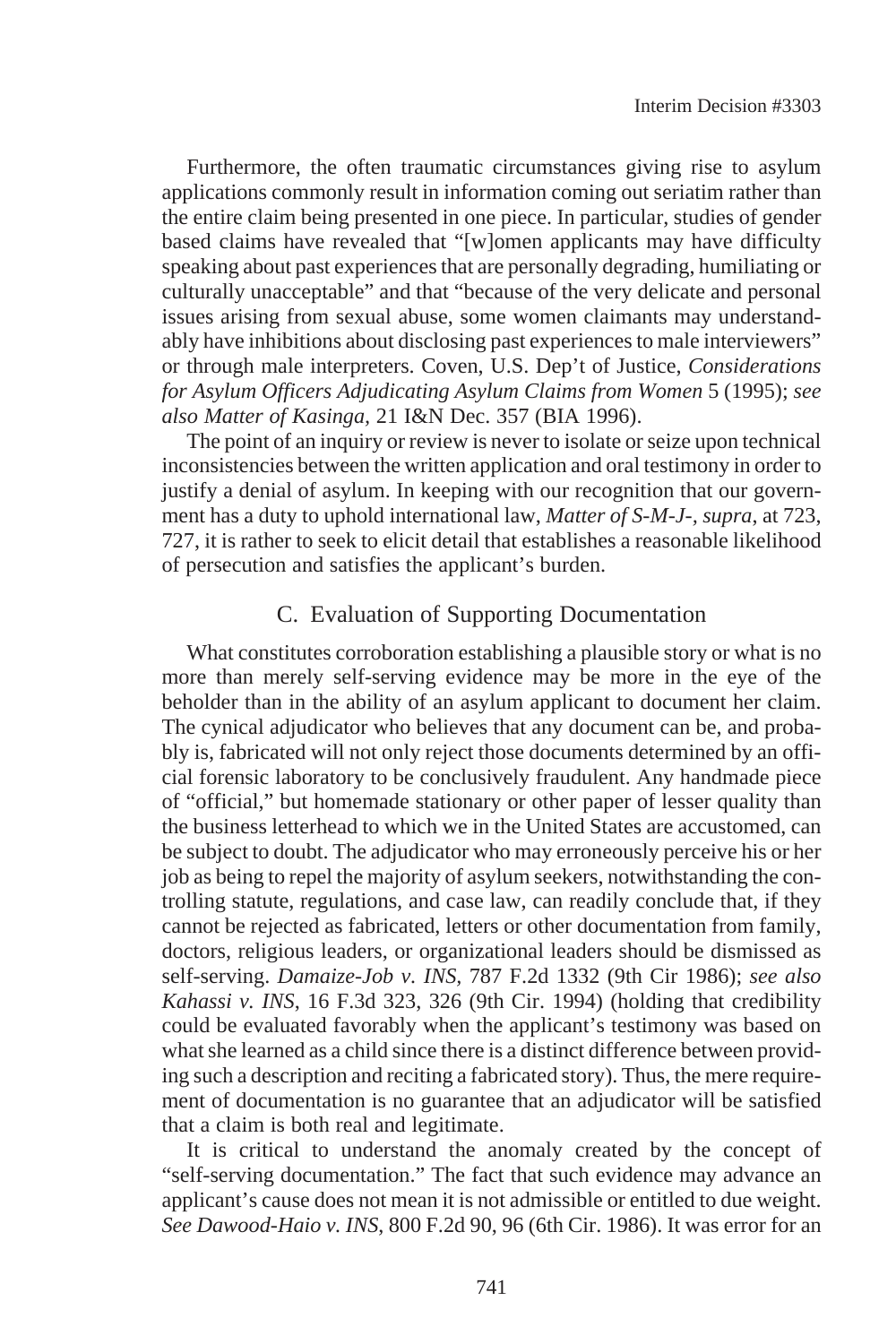Immigration Judge to find a witness unbelievable merely because his testimony helped his cause. Jang Man Cho v. INS, 669 F.2d 936, 940 n.6 (4th Cir. 1982); *see also Matter of Mazar*, 10 I&N Dec. 79, 81 (BIA 1962). Furthermore, it would be nonsensical to so hold, as such an approach would achieve only the "anomalous and unfair result" of accepting as true that part of an alien's testimony that undermines his case, while rejecting that which supports it. Henry G. Watkins, *Credibility Findings in Deportation Proceedings: "Bear[ing] Witness Unto The Truth*," 2 Geo. Immigr. L.J. 231, 259 (1988) (citing *Navia-Duran v. INS*, 568 F.2d 803, 807 (1st Cir. 1977) (stating that an adjudicator's reliance on a portion of the testimony that undermines a claim may indicate acceptance of the veracity of all of the testimony)).

## D. Reasonable Explanation for Unavailable Documentation

In our decision today we have set forth two "reasonableness" determinations that need to be made in assessing the adequacy of the asylum applicant's evidence. One is whether it is reasonable to expect that the applicant's personal experiences are easily subject to verification. The other is whether in such a case, the explanation given by an asylum applicant for failing to provide such documentation is a reasonable one. In making these "reasonableness" determinations we should be guided by the standard we employ in related credibility assessments. However, if we are reluctant to base our decision on the merits solely on otherwise consistent and credible testimony of an applicant for asylum, will we accept her equally straightforward (but uncorroborated) explanation of the unavailability of supporting documentation?

The federal courts have not been shy in recognizing the often unsupportable subjective and conjectural conclusions periodically drawn by adjudicators. Certainly, we have not demonstrated consistently an ability to reasonably judge individual events occurring outside our own society. For example, a finding that it was "astonishing" that after being chased and shot at by guerrillas, and then beaten by the same guerrillas, an applicant was released rather than killed, does not set forth a specific cogent reason to disbelieve the applicant. *Mosa v. Rogers*, 89 F.3d 601, 605 (9th Cir. 1996); *Lopez-Reyes v. INS*, 79 F.3d 908 (9th Cir. 1996) (finding a Guatemalan who was released by his torturers not incredible because he was not killed); *Turcios v. INS*, 821 F.2d 1396, 1399 (9th Cir. 1987); *see also Nasseri v. INS,* 34 F.3d 723, 725 (9th Cir. 1994), *overruled on other grounds, Fisher v. INS*, 79 F.3d 955 (9th Cir. 1996); *Perez-Alvarez v. INS,* 857 F.2d 23, 24 (1st Cir. 1988) (adopting concurring opinion of Board Member which stated that in considering claims of persecution it is "highly advisable to avoid assumptions about how other societies operate"); *Matter of D-V-*, 21 I&N Dec. 77 (BIA 1993) (finding that despite the Immigration Judge's conclusion that further harm was "pure speculation," a Haitian woman subjected to gang rape was known to agents of persecution and could be harmed again).